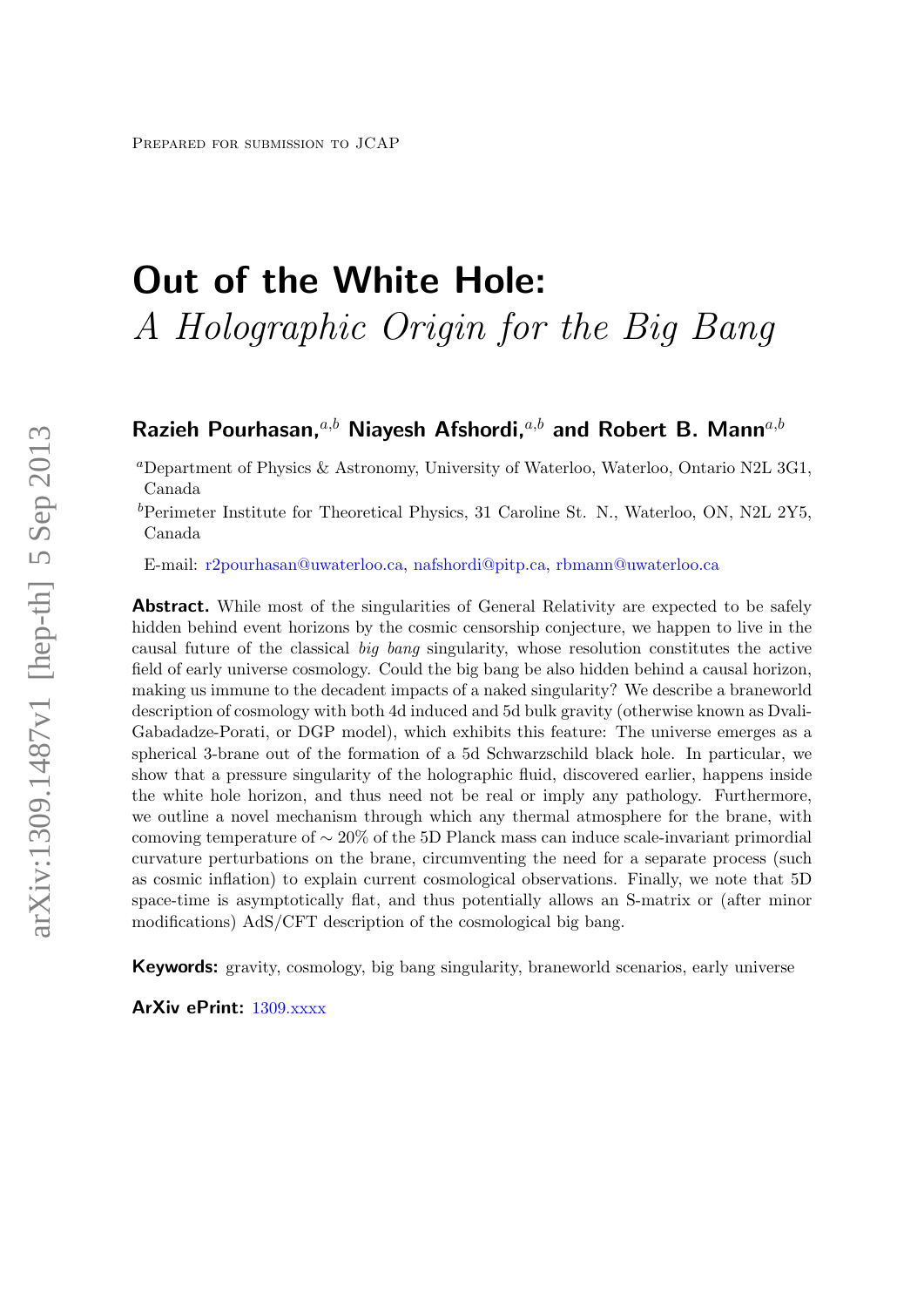#### Contents

| 1 Introduction                                    |                  |
|---------------------------------------------------|------------------|
| 2 Universe with FRW metric                        | $\mathbf{2}$     |
| 3 Universe as a hologram for a Schwarzschild bulk | $\boldsymbol{4}$ |
| 4 Brane Atmosphere and Cosmological Perturbations | 9                |
| 5 Summary and Discussions                         | 12               |

# <span id="page-1-0"></span>1 Introduction

The scientific discipline of Physical Cosmology started as, and continues to be, an extremely ambitious attempt to summarize the physics of the entire universe within a handful of cosmological parameters. However, maybe the most surprising outcome of this enterprise has been how successful this naive approach has been in describing cosmological observations that are multiplying at an accelerating rate. This is exemplified by the spectacular data recently released by the Planck collaboration [\[1\]](#page-14-0), and its remarkable agreement with the six-parameter ΛCDM paradigm. However, the experimental success of standard cosmology is overshadowed by fundamental existential questions: What is Dark Matter? Why Dark Energy? What is the nature of the Big Bang?

The starting point for this paper was to ask whether a more satisfactory (or natural) understanding of these mysteries can come from an alternative description of the geometry. In particular, could these (seemingly unrelated) phenomena be manifestations of hidden spatial dimensions, that show up as "holographic fluid(s)" in our 4D description?

Motivated by D-branes in 10D string theory, pure phenomenology, or a combination of the two, one way to describe our four-dimensional universe is through embedding it in a higher dimensional spacetime– with at least one more dimension– and investigate its gravitational and/or cosmological properties. This is known as the "brane world" scenario, where the brane refers to our 4D universe embedded in a bulk space-time with 5 or more dimensions, where only gravitational forces dare to venture. Well-known (and well-studied) examples of such scenarios are the Randall-Sundrum (RS) [\[2\]](#page-14-1) model, where 4D gravity is recovered through a compact volume bulk, or the Dvali-Gabadadze-Porrati (DGP) construction [\[3\]](#page-15-0), where our 3-brane is equipped with its own induced gravity, competing with the bulk gravity via the so-called Vainshtein mechanism [\[4\]](#page-15-1).

Radiation dominated cosmology has been studied in the context of RS model where FRW metric describing 4D universe emerges as induced gravity on the brane in 5D AdS/Shchwarzschild background, e.g. [\[5,](#page-15-2) [6\]](#page-15-3). However in this paper, we focus on the DGP model, which is defined by the following action:

$$
S_{DGP} \equiv \frac{1}{16\pi G_b} \int_{\text{bulk}} d^5 x \sqrt{-g} R_5 + \frac{1}{8\pi G_b} \int_{\text{brane}} d^4 x \sqrt{-\gamma} K + \int_{\text{brane}} d^4 x \sqrt{-\gamma} \left( \frac{R_4}{16\pi G_N} + \mathcal{L}_{\text{matter}} \right),\tag{1.1}
$$

where g and  $\gamma$  are the bulk and brane metrics respectively, while K and  $R_4$  are the mean extrinsic and Ricci intrinsic curvatures of the brane.  $G_b$  and  $G_N$  are then respectively the bulk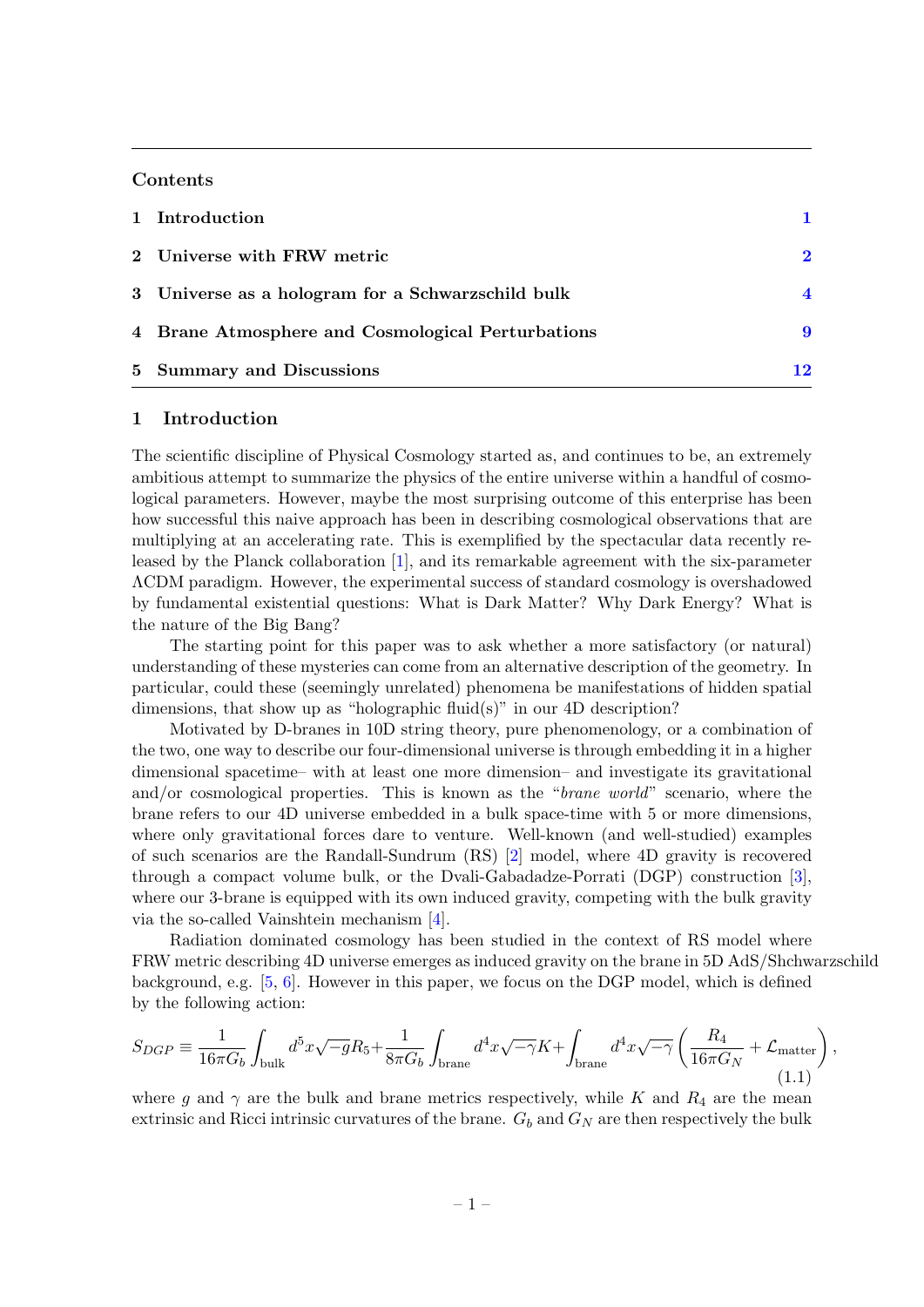and brane (i.e. Newton's) gravitational constants. One may also express the gravitational constants in terms of the bulk and brane Planck masses:

<span id="page-2-2"></span>
$$
M_4 = (16\pi G_N)^{-1/2} \qquad M_5 = (32\pi G_b)^{-1/3},\tag{1.2}
$$

which respectively describe the approximate energies at which the brane and bulk gravitons become strongly coupled. Moreover, the ratio  $r_c \equiv G_b/G_N$  characterizes the length scale above which 5D gravity becomes important.

Along with a great deal of attention, these models have received some criticism. The DGP model includes a de Sitter solution automatically, which is usually called a self accelerating (SA) branch. When first proposed, this gave rise to the hope of a consistent description of our accelerating universe without a cosmological constant. However, it turned out that SA solutions suffer from ghosts and tachyons [\[7](#page-15-4)[–10\]](#page-15-5) as well as some pathological singularities [\[11\]](#page-15-6). Furthermore, the detailed predictions of the SA branch were inconsistent with cosmological observations [\[12\]](#page-15-7). Nevertheless, the normal (non-self-accelerating) branch of the DGP cosmology does not suffer from the same pathologies, and can be consistent with data, if one includes brane tension (which is the same as a 4D cosmological constant) [\[13\]](#page-15-8).

While most studies in the context of DGP have been made from the viewpoint of a 4D observer living on the brane, the DGP model was reexamined [\[14\]](#page-15-9) as a theory of 5D Einstein gravity coupled to 4D DGP branes, using a Hamiltonian analysis. New pathologies were encountered in the model by generalizing the 5D geometry from Minkowski space-time – as originally considered in the DGP model– to Schwarzschild. If the black hole mass in the bulk exceeds a critical value, a so called "pressure singularity" will arise at finite radius [\[14\]](#page-15-9). Furthermore, on the SA branch the five-dimensional energy is unbounded from below.

Here we study the DGP model around a 5D black hole in greater detail to better understand its phenomenological viability. We relate bulk, brane, and black hole parameters and investigate constraints on them that allow one to avoid the pressure singularity. We find that viable solutions are indeed possible, leading us to propose a holographic description for the big bang, that avoids the big bang singularity. We further outline a novel mechanism through which the brane's atmosphere induces (near) scale-variant curvature perturbations on the brane, without any strong fine tuning (or need for additional processes, such as cosmic inflation), consistent with cosmic microwave background observations.

In Section [2,](#page-2-0) we introduce the induced gravity on the brane by solving the vacuum Einstein equations while we demand a Freedman-Robertson-Walker (FRW) metric on the brane. In Section [3,](#page-4-0) we describe the geometry in the bulk in more detail and clarify the holographic picture of the brane from the point of view of the 5D observer. We then give our proposal for a holographic big bang as emergence from a collapsing 5D black hole. Section [4](#page-9-0) outlines a mechanism to generate cosmological curvature perturbations from thermal fluctuations in the brake atmosphere. Finally, Section [5](#page-12-0) wraps up the paper with a summary of our results and related discussions.

#### <span id="page-2-0"></span>2 Universe with FRW metric

We start by introducing the standard form of the FRW line element:

<span id="page-2-1"></span>
$$
ds^{2} = -d\tau^{2} + \frac{a^{2}(\tau)}{\mathcal{K}} \left[ d\psi^{2} + \sin\psi^{2} \left( d\theta^{2} + \sin^{2}\theta d\phi^{2} \right) \right],
$$
 (2.1)

where  $K > 0$  is the curvature parameter whose dimensions are  $(length)^{-2}$  and the scale factor a is dimensionless and normalized to unity at the present time, i.e.  $a(\tau_0) \equiv a_0 = 1$ .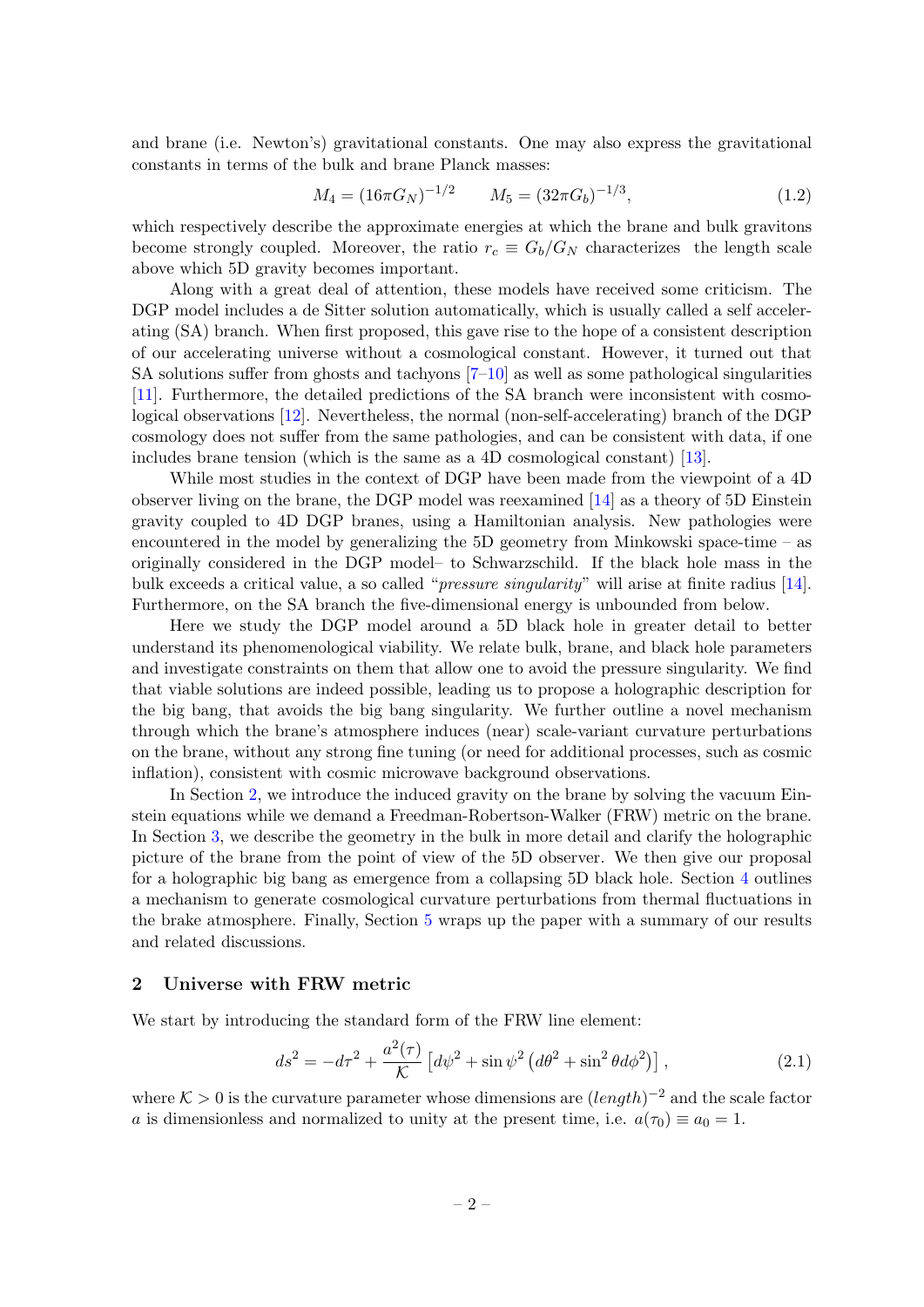Using the metric  $(2.1)$  for the brane, we next turn to solving the Einstein equations on the brane

<span id="page-3-2"></span>
$$
G_{\mu\nu} = 8\pi G_N (T_{\mu\nu} + T_{\mu\nu}), \qquad (2.2)
$$

where  $G_N$  is the gravitational constant on the brane. We here include two types of energymomentum tensor  $T_{\mu\nu}$  and  $T_{\mu\nu}$ . The former describes normal matter living on the brane in a form of a perfect fluid

$$
T_{\mu\nu} = (P + \rho)u_{\mu}u_{\nu} + P g_{\mu\nu},
$$

satisfying the continuity equation

<span id="page-3-3"></span>
$$
\nabla^{\mu}T_{\mu\nu} = 0, \tag{2.3}
$$

where  $g_{\mu\nu}$  is the metric on the brane given by [\(2.1\)](#page-2-1) and  $u^{\mu}$  is the 4-velocity of the fluid normalized such that  $u^{\mu}u_{\mu} = -1$ . The latter stress-energy  $\tilde{T}_{\mu\nu}$  is the Brown-York stress tensor [\[15\]](#page-15-10) induced on the brane, defined from the extrinsic curvature  $K_{\mu\nu}$  as

<span id="page-3-0"></span>
$$
\widetilde{T}_{\mu\nu} \equiv \frac{1}{8\pi G_b} \left( K g_{\mu\nu} - K_{\mu\nu} \right),\tag{2.4}
$$

where  $G_b$  is the gravitational constant in the bulk, and we have assumed  $Z_2$  bulk boundary conditions on the brane. The vacuum Einstein equations in the bulk impose the following constraints on the brane

$$
\nabla^{\mu} \left( K g_{\mu\nu} - K_{\mu\nu} \right) = 0, \qquad (2.5)
$$

<span id="page-3-4"></span>
$$
R + K^{\mu\nu} K_{\mu\nu} - K^2 = 0, \qquad (2.6)
$$

where  $R = -8\pi G_N(T + \tilde{T})$  is the Ricci scalar on the brane. The first constraint is just the continuity equation for  $\widetilde{T}_{\mu\nu}$  while the second one is the so called Hamiltonian constraint.

Without loss of generality, as a result of the symmetry of FRW space-time, we can write  $\tilde{T}_{\mu\nu}$  in a perfect fluid form i.e.

<span id="page-3-1"></span>
$$
\widetilde{T}_{\mu\nu} = (\widetilde{P} + \widetilde{\rho})u_{\mu}u_{\nu} + \widetilde{P}g_{\mu\nu},\tag{2.7}
$$

which we shall refer to as the induced (or holographic) fluid. Combining Eqs.  $(2.4)$  and  $(2.7)$ , we get:

<span id="page-3-5"></span>
$$
K_{\mu\nu} = -8\pi G_b \left[ (\tilde{P} + \tilde{\rho}) u_{\mu} u_{\nu} + \frac{1}{3} \tilde{\rho} g_{\mu\nu} \right]. \tag{2.8}
$$

From Eqs.  $(2.2)$ ,  $(2.3)$ ,  $(2.5)$  and  $(2.6)$  we respectively obtain

$$
H^2 + \frac{\mathcal{K}}{a^2} = \frac{8\pi G_N}{3} (\rho + \widetilde{\rho}), \qquad (2.9)
$$

<span id="page-3-6"></span>
$$
\dot{\rho} + 3H(\rho + P) = 0,\tag{2.10}
$$

$$
\dot{\tilde{\rho}} + 3H(\tilde{\rho} + \tilde{P}) = 0, \qquad (2.11)
$$

$$
\widetilde{\rho} + \rho - 3(P + \widetilde{P}) + \frac{8\pi G_b^2}{G_N} \left(\frac{2}{3}\widetilde{\rho}^2 + 2\widetilde{\rho}\widetilde{P}\right) = 0,\tag{2.12}
$$

where the last equation follows from solving for  $K_{\mu\nu}$  in terms of  $(\tilde{\rho}, \tilde{P})$  using Eq. [\(2.8\)](#page-3-5).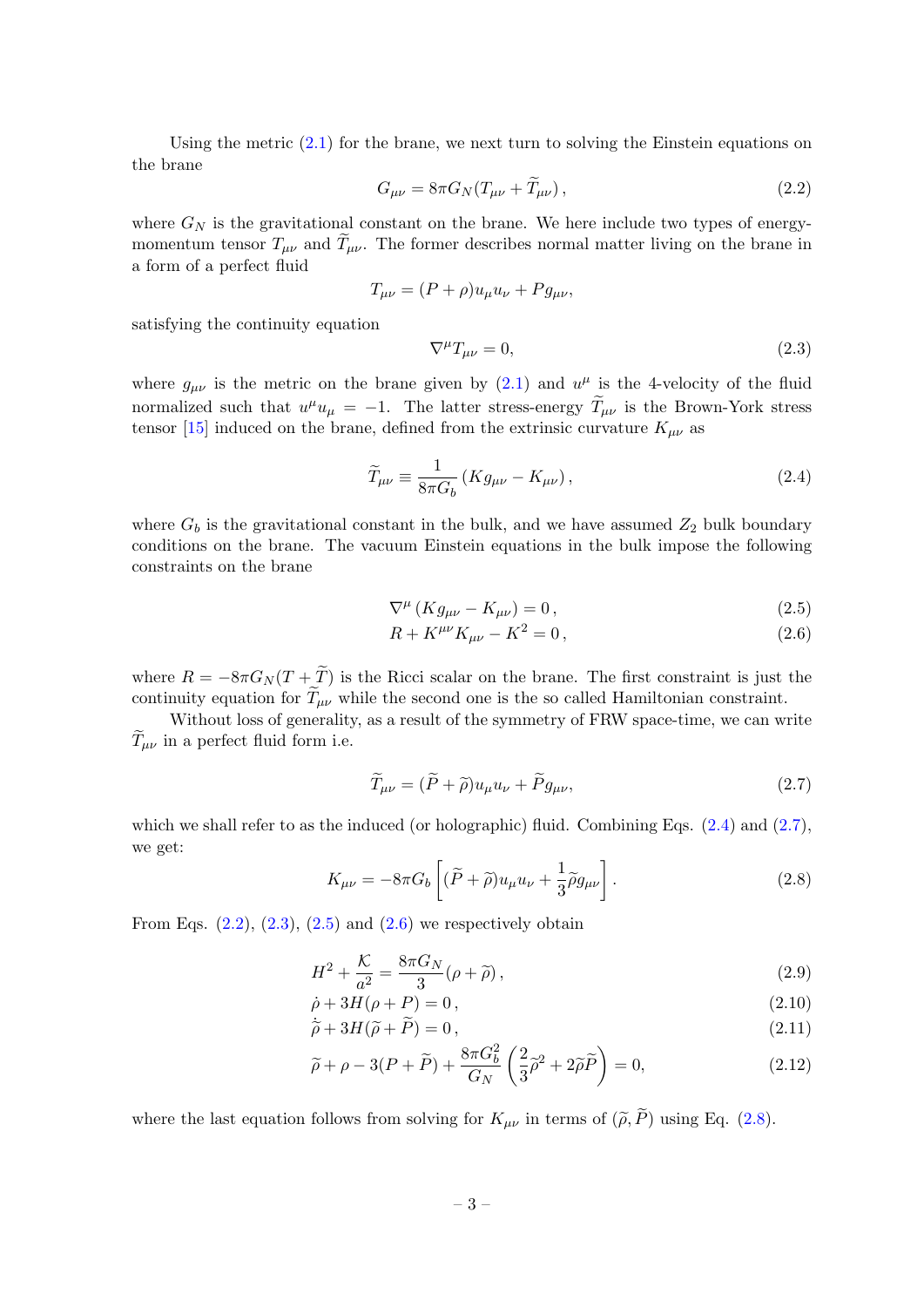Combining  $(2.9-2.12)$  we get for  $\tilde{\rho}$  and  $\tilde{P}$ :

$$
\widetilde{\rho}_{\pm} = \widetilde{\rho}_s \left( 1 \pm \sqrt{1 - \frac{\mu^2}{12\pi G_N \widetilde{\rho}_s} \frac{1}{a^4} + \frac{2\rho}{\widetilde{\rho}_s}} \right) ,\qquad(2.13)
$$

<span id="page-4-1"></span>
$$
\widetilde{P} = \frac{\widetilde{\rho}^2 + \widetilde{\rho}_s(\widetilde{\rho} - T)}{3(\widetilde{\rho}_s - \widetilde{\rho})},\tag{2.14}
$$

where

$$
T = 3P - \rho \tag{2.15}
$$

and we choose the constant of integration  $-\mu^2$ , of dimension [length]<sup>-2</sup>, to be negative (see e.g. [\[16\]](#page-15-11), for a similar derivation of DGP cosmology). The choice of minus sign will be justified in the next section, where we introduce the holographic picture. Finally, we have also defined the characteristic density scale for the holographic fluid:

$$
\widetilde{\rho}_s \equiv \frac{3G_N}{16\pi G_b^2} \,. \tag{2.16}
$$

Equation [\(2.14\)](#page-4-1) immediately implies that the pressure becomes singular at  $\tilde{\rho} = \tilde{\rho}_s$ . It is then of interest to investigate in whether this pressure singularity can happen at early or late times (if at all), in our cosmic history. We address this question in the next section.

Furthermore, we note that  $\tilde{\rho}_s$  sets the characteristic density scale, below which the bulk gravity becomes important. Specifically, it is easy to see that both terms in the induced fluid density,  $\tilde{\rho}$  (Eq. [2.13\)](#page-4-1), become much smaller than the matter density,  $\rho$ , if  $\rho \gg \tilde{\rho}_s$ . Therefore, given the current lack of observational evidence for 5D gravity (e.g. [\[13\]](#page-15-8)), it is safe to assume that  $\rho(z) > \rho_{\text{now}} \gg \tilde{\rho}_s$ , i.e. the induced fluid has always had a negligible contribution to cosmic expansion, with the notable (possible) exception of the above-mentioned singularity.

#### <span id="page-4-0"></span>3 Universe as a hologram for a Schwarzschild bulk

Consider our universe to be a  $(3+1)$ -dimensional holographic image  $[17]$  – call it a brane – of a (4+1)-dimensional background Schwarzchild geometry

$$
ds_{\text{bulk}}^2 = -f(r)dt^2 + \frac{dr^2}{f(r)} + r^2d\Omega_3^2,
$$
\n(3.1)

with

$$
f(r) = 1 - \frac{r_h^2}{r^2},\tag{3.2}
$$

and where  $d\Omega_3$  is the metric of unit 3-sphere. We now assume a dynamical brane, i.e our universe, to be located at  $r = a(\tau)/\sqrt{K}$  described by the FRW metric [\(2.1\)](#page-2-1). Its unit normal vector is

$$
n^{\alpha} = \varepsilon \left( \frac{\dot{a}}{\sqrt{\mathcal{K}} f(a)}, \sqrt{f(a) + \frac{\dot{a}^2}{\mathcal{K}}}, 0, 0, 0 \right), \qquad (3.3)
$$

with  $n^{\alpha}n_{\alpha} = 1$  and  $\varepsilon = -1$  or  $+1$ , and we take

$$
u^{\alpha} = \left(\frac{1}{f(a)}\sqrt{f(a) + \frac{\dot{a}^2}{\mathcal{K}}}, \frac{\dot{a}}{\sqrt{\mathcal{K}}}, 0, 0, 0\right)
$$
(3.4)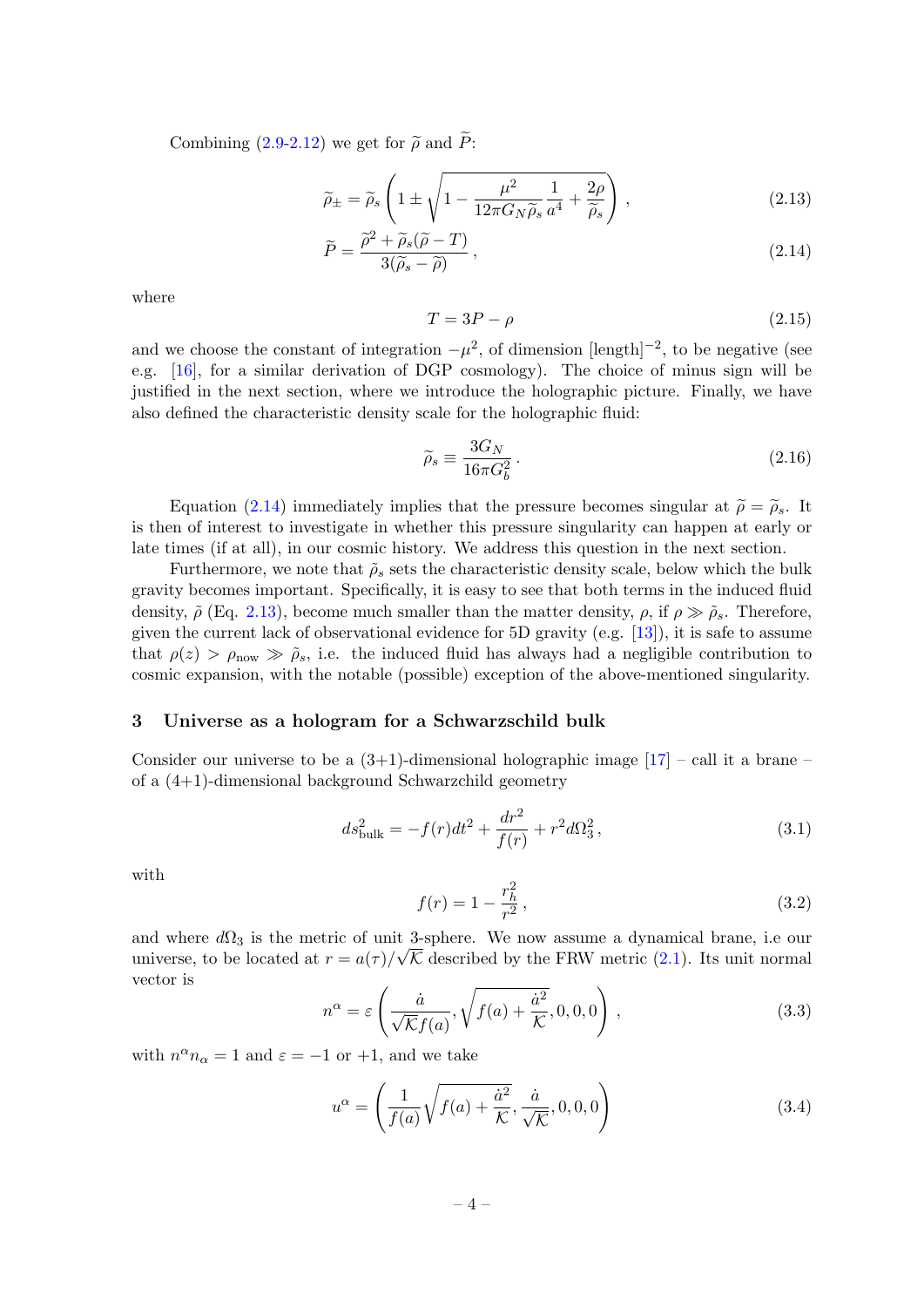to be the unit timelike tangent vector on the brane, i.e  $u^{\alpha}u_{\alpha} = -1$ .

Recall that besides normal matter on the brane we also introduced an induced fluid denoted by  $T_{\mu\nu}$  on the brane, which is the imprint of the bulk geometry through the junction condition [\(2.4\)](#page-3-0). Using

$$
K_{ab} = n_{\alpha;\beta} e_a^{\alpha} e_b^{\beta} \tag{3.5}
$$

with  $a, b$  and  $\alpha, \beta$  labelling the brane and bulk coordinates respectively, it is just a matter of calculation to obtain

$$
K_{ij} = \frac{\varepsilon \sqrt{\mathcal{K}}}{a} \sqrt{f(a) + \frac{\dot{a}}{\sqrt{\mathcal{K}}}} \Omega_{ij},
$$
\n(3.6)

<span id="page-5-0"></span>
$$
K_{\tau\tau} = -\frac{\varepsilon(\frac{K^2 r_h^2}{a^4} + \frac{\ddot{a}}{a})}{\sqrt{H^2 + \frac{K}{a^2} - \frac{K^2 r_h^2}{a^4}}},\tag{3.7}
$$

where  $\tau$  is the proper time of the brane and i, j label the coordinates of the spatial section, with  $H \equiv \dot{a}/a$  is the Hubble parameter.  $\Omega_{ij}$  is the metric of the unit 3-sphere. Using [\(3.6-3.7\)](#page-5-0) for the extrinsic curvature in [\(2.4\)](#page-3-0) and considering  $T_{\mu\nu}$  in a form of a perfect fluid on the brane we find

$$
\widetilde{\rho}_{\pm} = \widetilde{\rho}_s \left( 1 \pm \sqrt{1 - \frac{2(\rho_{\rm BH} - \rho)}{\widetilde{\rho}_s}} \right),\tag{3.8}
$$

<span id="page-5-1"></span>
$$
\widetilde{P} = \frac{-\left(1+2\varepsilon\right)\widetilde{\rho}^2 + \widetilde{\rho}_s(\widetilde{\rho}-T)}{3(\widetilde{\rho}_s+\varepsilon\widetilde{\rho})},\tag{3.9}
$$

where  $\rho_{\text{BH}}$  is a characteristic 3-density, proportional to the density of the bulk black hole, averaged within our 3-brane, defined as:

$$
\rho_{\rm BH} \equiv \frac{3\Omega_k^2 H_0^4 r_h^2}{8\pi G_N a^4} \,, \tag{3.10}
$$

while  $\Omega_k \equiv -\mathcal{K}/H_0^2$ . Comparing [\(2.13\)](#page-4-1) with [\(3.8\)](#page-5-1) we see that the integration constant  $\mu$  from the previous section could be interpreted as the mass of the black hole in the bulk, given in terms of the horizon radius as

$$
\mu = 3|\Omega_k| H_0^2 r_h, \qquad (3.11)
$$

with the comparison between [\(3.9\)](#page-5-1) and [\(2.14\)](#page-4-1) further indicating that  $\varepsilon = -1$ , and as a result, at  $\tilde{\rho} = \tilde{\rho}_s$  the pressure becomes singular. Moreover, as promised in the previous section,  $-\mu^2 \propto -r_h^2 < 0$ , which is necessary to avoid a naked singularity in the bulk.

We note that  $\tilde{\rho}_+$  is non-zero, even for  $\rho = \rho_{BH} = 0$ , which is often known as the self-accelerating (SA) branch in the literature, as the universe can have acceleration, even in the absence of a cosmological constant (or brane tension). However, as discussed in the introduction, SA branch suffers from a negative energy ghost instability. On the other hand,  $\tilde{\rho}_-$ , known as the *normal* branch, does not suffer from the same problems, and may well provide a healthy effective description of bulk gravity (e.g. [\[9\]](#page-15-13)). In what follows, we outline constraints on both branches for the sake of completeness.

In total, we have three adjustable parameters in our model:  $\tilde{\rho}_s$ , K, and  $r_h$ . We shall next consider the constraints on these parameters. We find two limits on  $\tilde{\rho}_s$ . One is from demanding reality of all quantities in [\(3.8\)](#page-5-1), i.e.

<span id="page-5-2"></span>
$$
\widetilde{\rho}_s \ge 2\left(\rho_{\rm BH} - \rho\right). \tag{3.12}
$$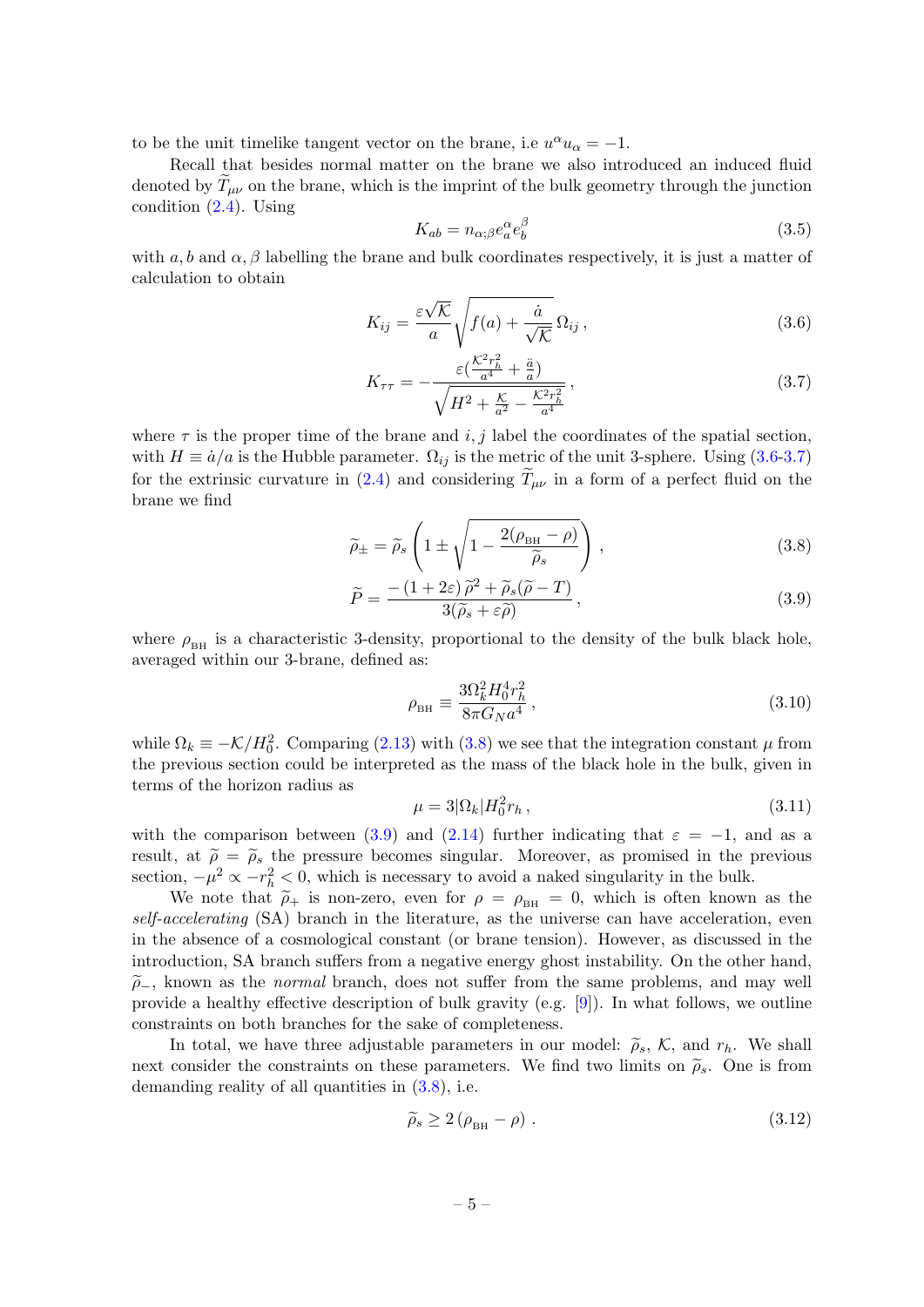

<span id="page-6-1"></span>Figure 1. The shaded area shows the allowed values of  $\tilde{\rho}_s$  and  $\rho_{\text{BH}}$  for both branches (pink), and only  $\tilde{\rho}_-$  or the normal branch (gray). The red solid line indicates those values of  $\tilde{\rho}_s$  and  $\rho_{\text{BH}}$  for which pressure becomes singular. We have chosen  $|\tilde{\rho}/\rho| < \epsilon = 0.1$  in this figure.

where the equality indicates a pressure singularity. The other comes from the fact that, thus far, cosmological observations have not detected any effect of the induced fluid  $\tilde{\rho}$ , which implies that the density of the induced matter on the brane should be small compared to normal matter in the universe. These constraints are often expressed in terms of the transition scale  $r_c$  [\[18\]](#page-15-14), where

$$
r_c \equiv \left(\frac{3}{16\pi G_N \tilde{\rho}_s}\right)^{1/2} = \frac{G_b}{G_N},\tag{3.13}
$$

which is constrained to be bigger than today's cosmological horizon scale  $(e.g., [13])$  $(e.g., [13])$  $(e.g., [13])$ . Therefore, we impose a conservative bound

<span id="page-6-0"></span>
$$
|\tilde{\rho}| \lesssim \epsilon \rho, \tag{3.14}
$$

where  $\epsilon \ll 1$ .

The constraints  $(3.12)$  and  $(3.14)$  restrict the parameter space. To clarify this we employ equation [\(3.8\)](#page-5-1), investigating the positive and negative branches separately. Consider first the positive branch. Solving [\(3.14\)](#page-6-0) for  $\tilde{\rho}_+$  yields the upper bound

$$
\frac{\tilde{\rho}_s}{\rho} \le \frac{\epsilon^2}{2} \left( 1 + \epsilon - \frac{\rho_{\rm BH}}{\rho} \right)^{-1}, \text{ for } \tilde{\rho}_+ \text{ (self - accelerating branch)}, \tag{3.15}
$$

which along with eq. [\(3.12\)](#page-5-2) bounds  $\tilde{\rho}_s$  within a certain range, i.e. the pink shaded area in figure [\(1\)](#page-6-1). The red line in this figure shows the values for which pressure becomes singular. Note that the lower bound [\(3.12\)](#page-5-2) becomes important only if  $\rho<sub>BH</sub> > \rho$ ; condition (3.12) is automatically satisfied for  $\rho_{\text{BH}} < \rho$ , since  $\rho_{\text{s}}$  is always positive by definition. Both upper and lower limits coincide at  $\rho_{\text{BH}} = (1 + \epsilon/2)\rho$ ; that is there are upper bounds for both  $\rho_{\text{\tiny BH}} \leq (1 + \epsilon/2)\rho$  and  $\tilde{\rho}_s \leq \epsilon \rho$ .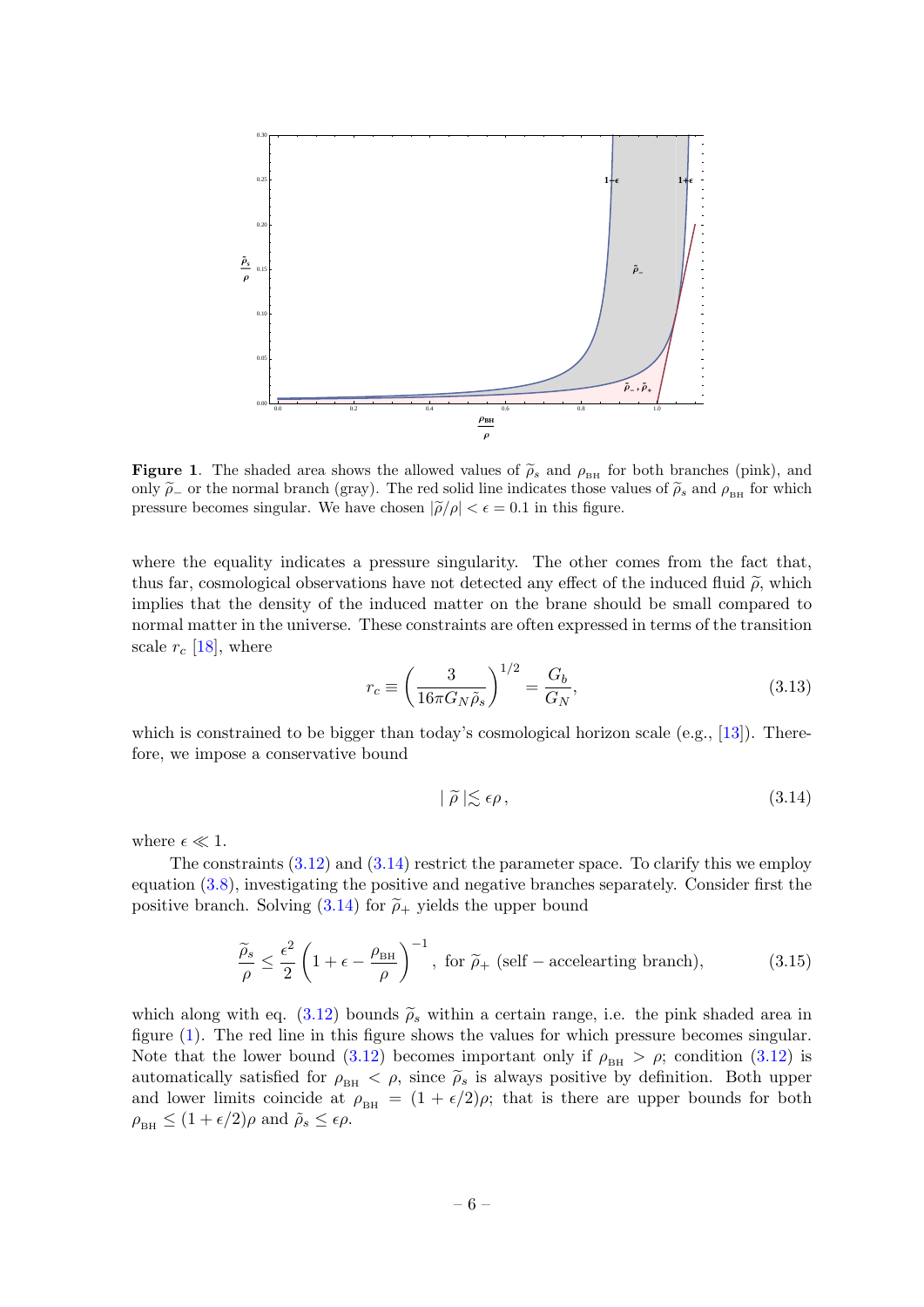

<span id="page-7-0"></span>**Figure 2.** 3D plot for  $-\Omega_k < 0.01$  versus log  $r_h$  from present time  $(a = 1)$  back to Big Bang Nucleosynthesis  $(a \sim 10^{-10})$ . The red plane indicates pressure singularity while the green plane is Nucleosynthesis ( $a \sim 10^{-10}$ ). The red plane indicates pressure singularity while the green plane is<br>where  $r_h = r_3 = a/\sqrt{k}$ , i.e. when our brane leaves the white hole horizon. The blue lines and the black strip (visible at the upper right as a triangle, and continuing underneath the green surface) dicate for a given  $\{-\Omega_k, r_h\}$  how the radius of holographic universe evolves from BBN up to present time; e.g. the black strip represents a holographic universe that emerges from the pressure singularity during the radiation era, passes through the white hole horizon at  $a \sim 0.01 - 1$ , and eventually is just outside the horizon at the present time.

Considering now the negative branch  $\tilde{\rho}_-$  in [\(3.14\)](#page-6-0), we obtain upper and lower limits on  $\widetilde{\rho}_s$  as

$$
\frac{\tilde{\rho}_s}{\rho} \le \frac{\epsilon^2}{2} \left( 1 - \epsilon - \frac{\rho_{\text{BH}}}{\rho} \right)^{-1}, \text{ for } \frac{\rho_{\text{BH}}}{\rho} < 1 - \epsilon \text{ (}\tilde{\rho}_-, \text{ normal branch)}, \tag{3.16}
$$

$$
\frac{\widetilde{\rho}_s}{\rho} \ge \frac{\epsilon^2}{2} \left( 1 + \epsilon - \frac{\rho_{\text{BH}}}{\rho} \right)^{-1}, \text{ for } \frac{\rho_{\text{BH}}}{\rho} > 1 + \frac{\epsilon}{2} \left( \widetilde{\rho}_-, \text{ normal branch} \right). \tag{3.17}
$$

This allowed region is shown in Figure [\(1\)](#page-6-1) with gray and pink shaded areas. Note that the red solid line representing the pressure singularity sets the lower bound for  $\tilde{\rho}_s/\rho$  within  $(1 - \epsilon/2)\rho < \rho_{\text{BH}} < (1 + \epsilon/2)\rho.$ 

So far we have found limits on  $\tilde{\rho}_s$  and  $\rho_{\text{BH}}$ . Since the value of  $\rho_{\text{BH}}$  depends on the pair  $\{\Omega_k, r_h\}$ , it is interesting to consider possible limits on these parameters, and how they affect the cosmological evolution of our brane. This has been shown in a 3D plot in Figure [2.](#page-7-0) Note that any given value for  $\rho_{\text{BH}}$  in Figure [1](#page-6-1) corresponds to a line in the  $\{\Omega_k, r_h\}$  plane in Figure [2.](#page-7-0) Let us examine this figure more carefully:

First, note that the figure is plotted for the negative (or normal) branch, which, as discussed above, is physically more relevant. The empirical upper limit for the spatial curvature of the universe  $-\Omega_k \leq 0.01$  (e.g. [\[19\]](#page-15-15)) is indicated by the purple vertical plane in the figure. The red surface represents those pairs of  $\{\Omega_k, r_h\}$  for which  $\rho_{\text{BH}} = 1.05\rho(a)$  from present time (log  $a = 0$ ) back to Big Bang Nucleosynthesis (BBN;  $a \sim 10^{-10}$ ). Here we have chosen the empirical bound  $\epsilon \sim 0.1$  in [\(3.14\)](#page-6-0), and have taken BBN as the earliest constraint on deviations from the standard cosmological model. As we noted before, according to the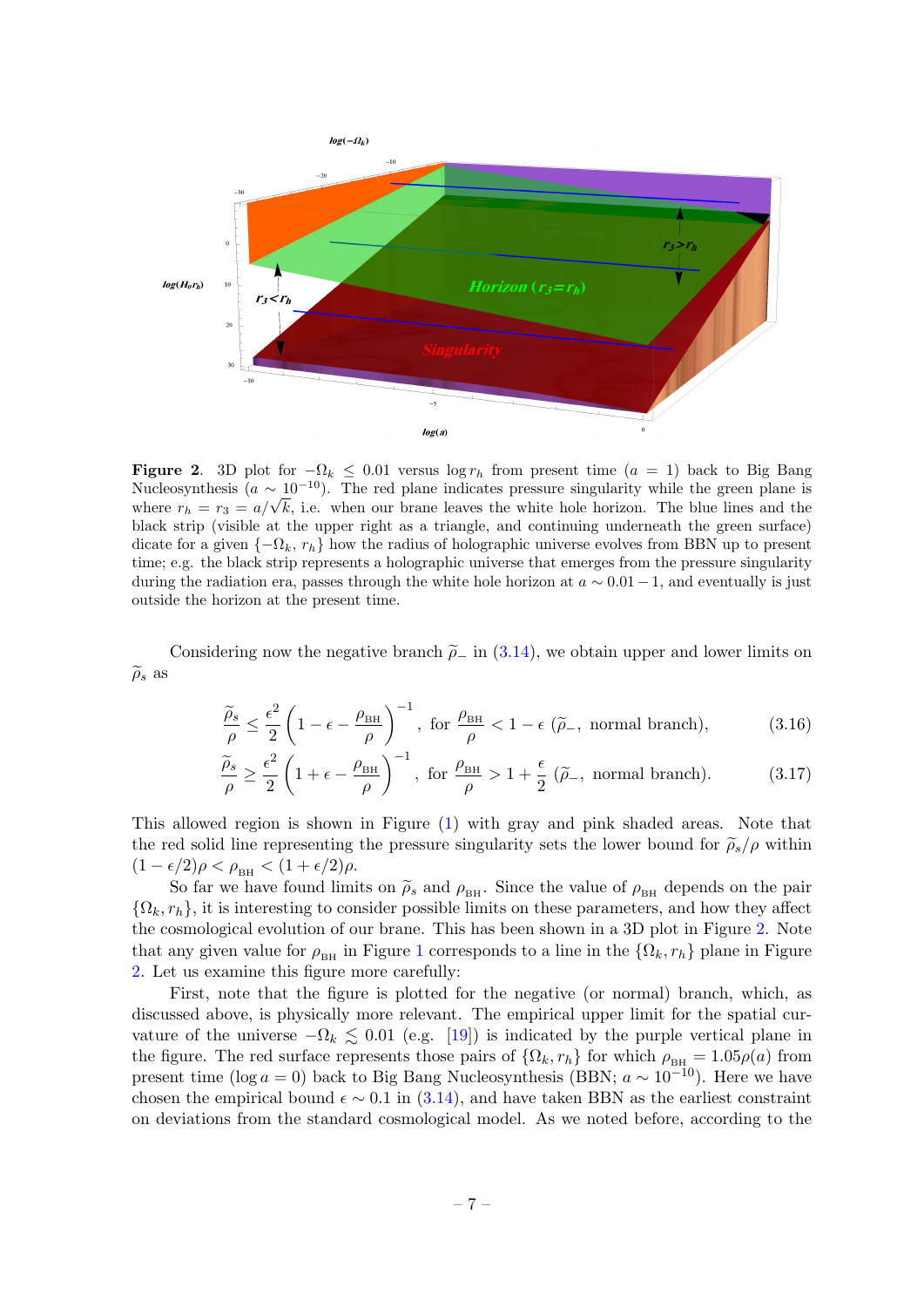reality constraint [\(3.12\)](#page-5-2) this is the maximum allowed value for  $\rho_{\text{BH}}$  at a given time. Therefore the whole area under the red surface is not allowed. Moreover, the red surface also shows the possible choices of the pairs  $\{\Omega_k, r_h\}$  for which the pressure becomes singular for a given a. Consequently no pressure singularity could happen for pairs  $\{\Omega_k, r_h\}$  chosen to be above the red plane at any given time.

The green plane indicates those pairs  $\{\Omega_k, r_h\}$  for which the radius of our 4 dimensional The green plane indicates those pairs  $\{Y_k, r_h\}$  for which the radius of our 4 dimensional universe coincides with the black hole horizon in the 5 dimensional bulk, i.e.  $r_h = r_3 = a/\sqrt{k}$ . Therefore, for any  $\{\Omega_k, r_h\}$  under the green plane, we have  $r_3 < r_h$ . For those pairs  $\{\Omega_k, r_h\}$ chosen to be above this plane the radius of our holographic universe is larger than the horizon radius, meaning that our present cosmos lies outside the horizon of the black hole in the bulk, i.e.  $r_3 > r_h$ . Subsequently, suppose we choose any pair of  $\{\Omega_k, r_h\}$  above the green plane at the present time (the  $log a = 0$  plane) and move backwards in time. Let us assume that the universe today has its radius larger than the horizon in the bulk black hole. Moving backwards to early times ( $log a = -10$  plane), as the radius of the universe (proportional to scale factor  $a$ ) decreases, it may or may not cross the green plane. This has been illustrated with the upper two blue lines in Figure [2,](#page-7-0) the lower of which pierces the green plane at some value of  $r_h$  near log  $a \sim -5$ .

Indeed, crossing the green plane means that at some early time the radius of the universe was smaller than the horizon radius. Since nothing can escape the horizon of a black hole, one would exclude those pairs of  $\{\Omega_k, r_h\}$  for which their corresponding blue lines at some  $a > 10^{-10}$  cross the green plane. Consequently the pairs highlighted with orange plane are possible choices of parameters  $\{\Omega_k, r_h\}$  that satisfy  $r_3 \ge r_h$  for  $-\Omega_k \le 0.01$  at  $a = 10^{-10}$ .

Consequently, one may interpret the crossing  $r_3 = r_h$  before BBN  $(0 < a < 10^{-10})$  as the emergence of the holographic universe out of a "collapsing star": this scenario replaces the Big Bang singularity. The overall picture of this proposal is shown in the Penrose diagram in Figure [\(3\)](#page-9-1)-left, which is reminiscent of the core-collapse of a supernova.

Another possibility is to consider a white hole in the bulk rather than a black hole. With this scenario, it is possible for the universe to be inside the horizon at any time up to the present since all matter eventually emerges from the white hole horizon. Therefore the entire range of pairs  $\{\Omega_k, r_h\}$  above the red surface is allowed; the lowest blue line in Figure [2](#page-7-0) illustrates one such possible scenario. In this picture one may interpret the pressure singularity as a holographic description of the Big Bang that takes place at  $a < 10^{-10}$ . Hence those pairs  $\{\Omega_k, r_h\}$  with  $-\Omega_k \leq 0.01$  satisfying  $\rho_{\text{BH}} \lesssim \rho_r(a = 10^{-10})$ , i.e. lie above the intersection of the red surface and the  $a = 10^{-10}$  $a = 10^{-10}$  $a = 10^{-10}$  plane are allowed<sup>1</sup>. For instance, choosing any value for  $-\Omega_k$  in the range  $10^{-4} \le -\Omega_k \le 10^{-2}$  with its corresponding horizon radius, i.e.  $r_h \simeq \sqrt{\Omega_r}/H_0\Omega_k$ , represents a holographic universe that emerges from the pressure singularity during the radiation era, passes through the white hole horizon at  $a \sim 0.01 - 1$ , and eventually is just outside the horizon at the present time. This is illustrated with a black strip in Figure [2,](#page-7-0) visible at the upper right of the diagram and continuing underneath the green surface toward the upper left. For any  $-\Omega_k < 10^{-4}$ , the universe is inside the horizon at the present time but (given that its expansion is now dominated by the cosmological constant), it will expand indefinitely and eventually intersect the horizon in the future. The overall picture for this scenario has been shown in the Penrose diagram in Figure [\(3\)](#page-9-1)-right.

From the physical point of view, the former scenario, which we can dub the "black hole" universe is more plausible than the latter "white hole" universe. The reason is that

<span id="page-8-0"></span><sup>&</sup>lt;sup>1</sup>We have chosen  $\epsilon = 0.1$  in [\(3.14\)](#page-6-0) and  $\rho_r = \rho_0 \Omega_r / a^4$ .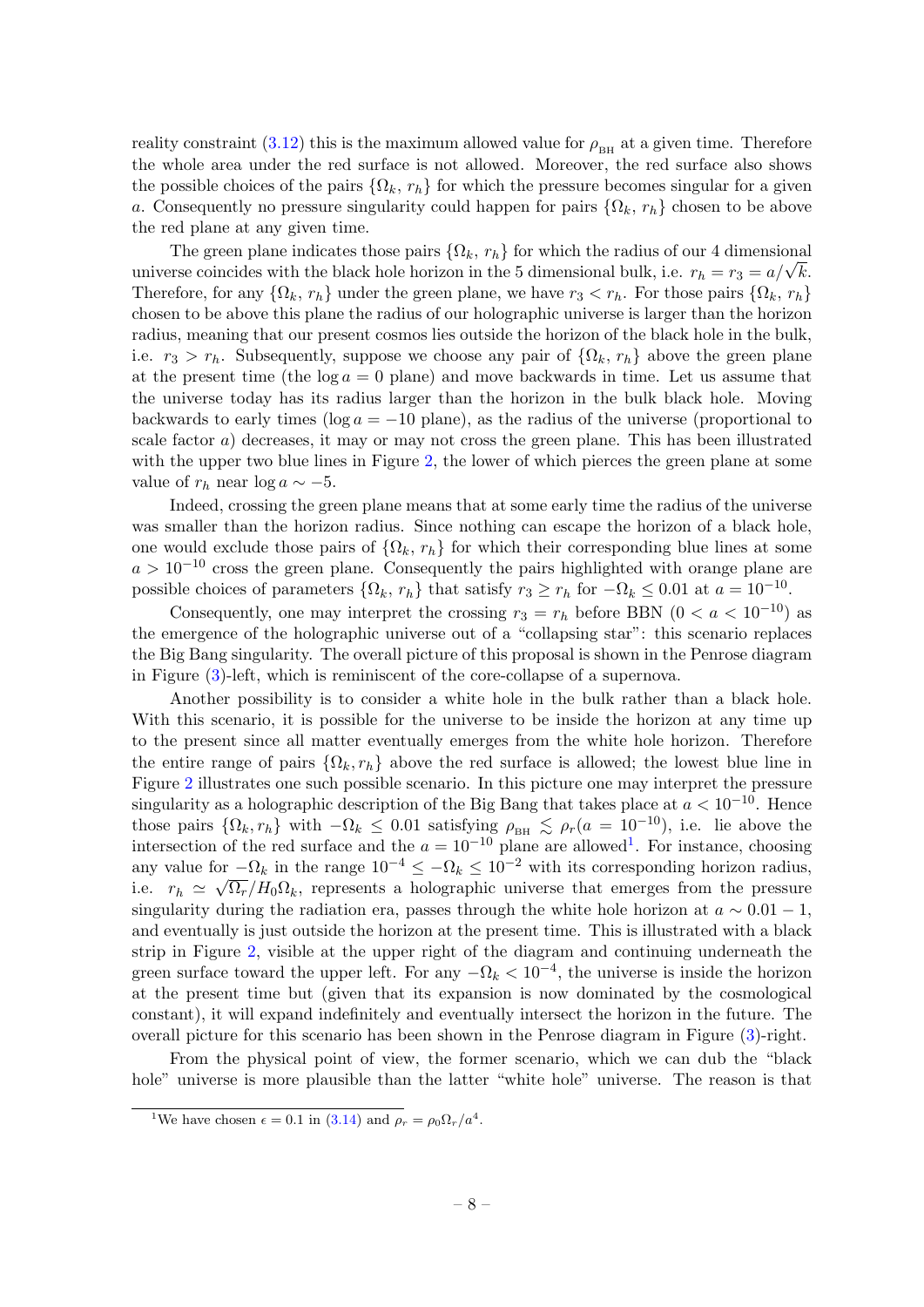

<span id="page-9-1"></span>Figure 3. Penrose diagram for the dynamic brane (our universe) in blue for the black hole (left) or the white hole (right) in the bulk, where the green line indicates a collapsing shell (or "star"), or the white hole horizon respectively.

the region inside a white hole horizon is to the future of a 4D white hole naked singularity (Figure [3-](#page-9-1)right), which makes the brane dynamics, at best contrived, and at worst ill-defined. In particular, it is hard to physically justify why this singularity (i.e. high curvature region) is preceded by a smooth "zero temperature" space-time. For example, it would be in contrast to (and thus more contrived than) the thermal bath that is the outcome of the big bang singularity.

#### <span id="page-9-0"></span>4 Brane Atmosphere and Cosmological Perturbations

In this section, we introduce a mechanism to generate scale-invariant cosmological perturbations in our holographic big bang. As the holographic fluid is sub-dominant for most of the cosmic evolution, one expects the standard cosmological perturbation theory, that has been extremely successful in explaining cosmic microwave background observations (e.g. [\[1,](#page-14-0) [19\]](#page-15-15), amongst other observational probes), to be applicable. The fluid will dominate cosmic evolution at very late times, but that can be avoided for sufficiently large  $r_c$  or small a.

For super horizon perturbations, general arguments based on locality and causality imply that one can use Friedmann equations with independent constants of motion, within independent Hubble patches. In the presence of adiabatic perturbations, which are currently consistent with all cosmological observations (e.g. [\[1,](#page-14-0) [19\]](#page-15-15)), these independent Hubble patches would only differ in their local value of comoving spatial curvature  $K$ . This is often quantified using the Bardeen variable,  $\zeta$ , where:

$$
\delta \mathcal{K} \equiv \frac{2}{3} \nabla^2 \zeta,\tag{4.1}
$$

or equivalently the comoving gauge linearized metric takes the form

<span id="page-9-2"></span>
$$
ds^{2} = -N^{2}dt^{2} + a(t)^{2}[(1+2\zeta)\delta_{ij} + h_{ij}]dx^{i}dx^{j}, \qquad (4.2)
$$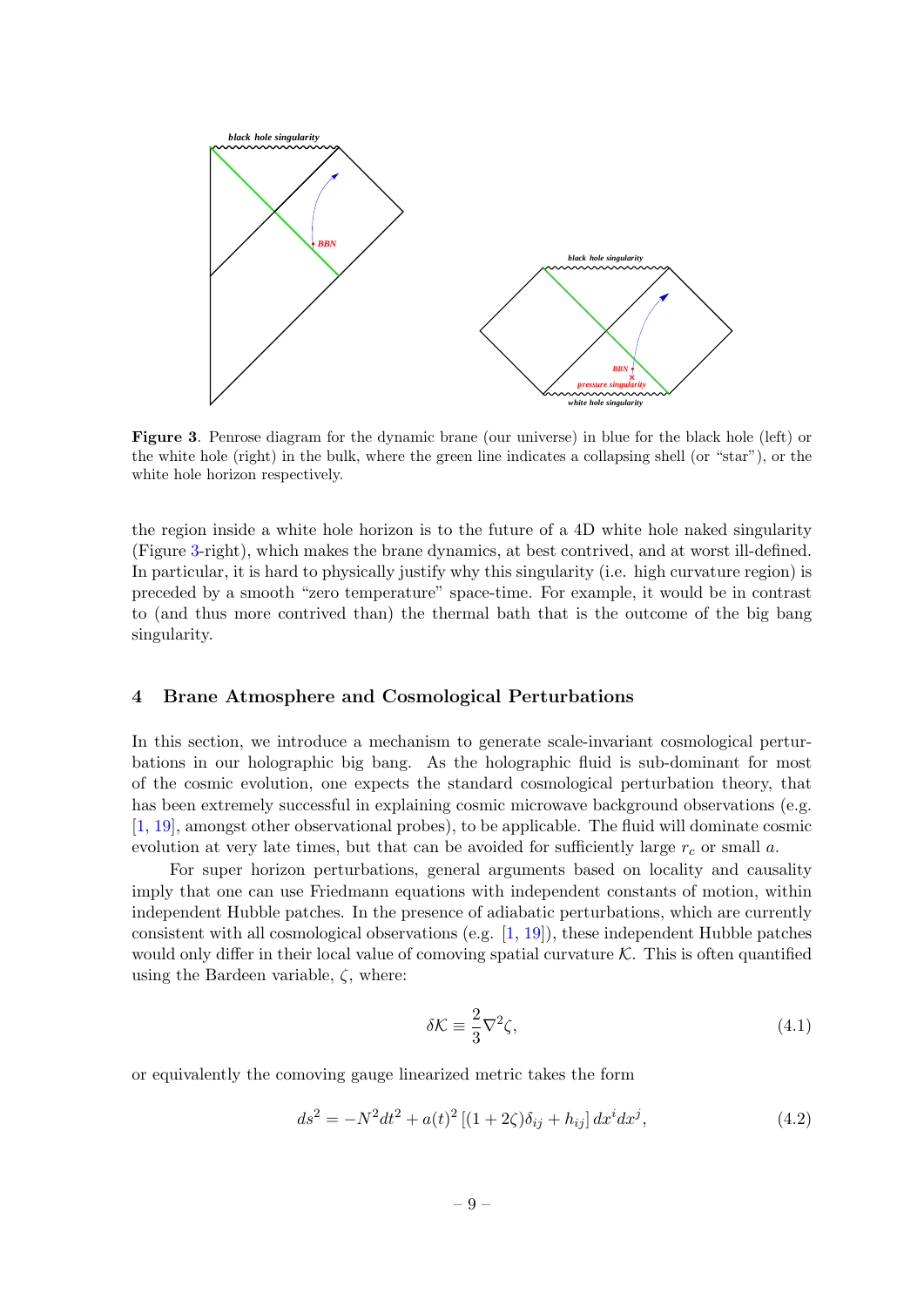where  $h_{ij}$  is a traceless 3-tensor. Planck (+WMAP) observations [\[19\]](#page-15-15) show that  $\zeta$  has a near-scale-invariant spectrum of perturbations:

<span id="page-10-0"></span>
$$
\frac{k^3}{2\pi^2}P_\zeta(k) = (2.196 \pm 0.059) \times 10^{-9} \left(\frac{k}{0.05 \text{ Mpc}^{-1}}\right)^{-0.0397 \pm 0.0073},\tag{4.3}
$$

where  $k$  is the comoving wavenumber for spatial fluctuations.

Given that we assumed  $Z_2$  (or mirror) boundary conditions for our 3-brane, we can imagine an atmosphere composed of bulk degrees of freedom, which is stratified just outside the 3-brane, due to the gravitational pull of the black hole. Here, we argue that the thermal fluctuations in the atmosphere of the 3-brane induce a near-scale-invariant spectrum of curvature perturbations ( $\sim$  Eq. [4.3\)](#page-10-0) on our cosmological brane.

Let us first compute the power spectrum of density fluctuations for a thermal gas of massless scalar particles in  $(4+1)$ -dimensional flat spacetime. The thermal 2-point correlation function of a free scalar field is given in terms of the Bose-Einstein distribution:

<span id="page-10-1"></span>
$$
\langle \varphi(x)\varphi(y)\rangle_T = \int \frac{d^4k_a}{(2\pi)^4} \left[\frac{2}{\exp(\omega/T) - 1} + 1\right] \frac{\exp[i k_a (x^a - y^a) - i\omega(x^0 - y^0)]}{2\omega},\tag{4.4}
$$

where  $k_a$  is the spatial wave-number in 4+1D (1  $\le a \le 4$ ), and we used  $E = \omega =$  $\overline{k^a k_a}$  for massless particles. Now, using the definition of energy density:

$$
\rho(x) = \frac{1}{2}\dot{\varphi}^2 + \frac{1}{2}\partial_a\varphi\partial^a\varphi,\tag{4.5}
$$

straightforward manipulations using Eq. [\(4.4\)](#page-10-1) yield

<span id="page-10-2"></span>
$$
\langle \rho(x)\rho(y)\rangle_T \simeq \frac{5}{8} \left| \int \frac{d^4k_a}{(2\pi)^4} \left[ \frac{1}{\exp(\omega/T) - 1} + \frac{1}{2} \right] \omega \exp[i k_a (x^a - y^a) - i\omega (x^0 - y^0)] \right|^2. \tag{4.6}
$$

Let us next consider how these density fluctuations affect metric fluctuations. As a first attempt, we focus on the linear scalar metric fluctuations in  $(4+1)$ -dimensions, which in the longitudinal gauge can be written as:

<span id="page-10-4"></span>
$$
ds^{2} = -(1 + 4\Phi_{4})dt^{2} + (1 - 2\Phi_{4})\delta_{ab}dx^{a}dx^{b}, \qquad (4.7)
$$

where  $\Phi_4$  is the analog of the Newtonian potential. We can then use 4d Poisson equation  $\nabla_4^2 \Phi_4 \simeq \frac{8\pi G_b}{3} \rho$  to find the statistics of scalar metric fluctuations. Using Eq. [\(4.6\)](#page-10-2), we can find the equal-time correlator of  $\Phi_4$ :

<span id="page-10-3"></span>
$$
\langle \Phi_4(x^a)\Phi_4(y^a)\rangle_T \simeq \frac{5}{8}T^6 \left(\frac{8\pi G_b}{3}\right)^2 \int \frac{d^4k}{(2\pi)^4} \frac{\exp[i k_a(x^a - y^a)]}{k^4} M\left(\frac{k}{T}\right),\tag{4.8}
$$

where

$$
M(\kappa) \equiv \int \frac{d^4 \kappa'}{(2\pi)^4} \omega_+ \omega_- \left[ \frac{1}{2} + \frac{1}{\exp(\omega_+)-1} \right] \left[ \frac{1}{2} + \frac{1}{\exp(\omega_-)-1} \right],\tag{4.9}
$$

$$
\omega_{\pm} \equiv \sqrt{\kappa'^a \kappa'_a + \frac{1}{4} \kappa^a \kappa_a \pm \kappa_a \kappa'^a},\tag{4.10}
$$

while we have dropped the power-law UV-divergent term ( $\propto$  [cut-off]<sup>6</sup>), e.g. using dimensional regularization. This UV-divergent term does not depend on temperature, and presumably can be cancelled with appropriate counter-terms in other regularization schemes.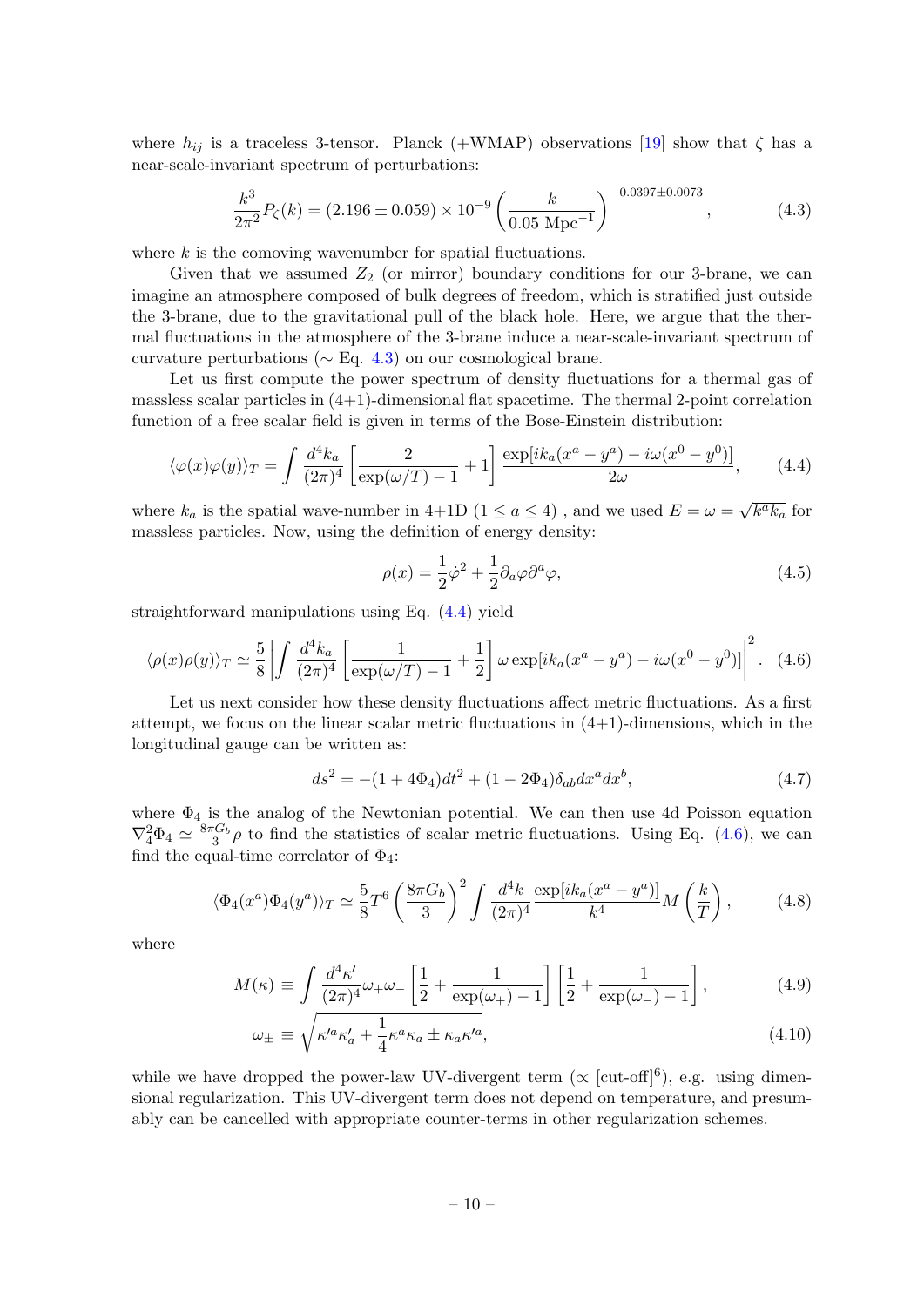Now, we notice that for small  $k \ll \Lambda, T$ , we have

$$
M(\kappa) \simeq \frac{15\zeta_R(5)}{\pi^2} + \mathcal{O}(\kappa^2) \simeq 1.576 + \mathcal{O}(\kappa^2),\tag{4.11}
$$

where  $\zeta_R$  is the Riemann zeta function. Therefore, Eq. [\(4.8\)](#page-10-3) implies that the 4d Newtonian potential, due to thermal fluctuations, has a scale-invariant power spectrum of the amplitude of  $\sim G_b T^3 \sim (T/M_5)^3$ .

It is easy to understand this result on dimensional grounds. Looking at the low frequency limit  $\omega \ll T$  of thermal density fluctuations [\(4.6\)](#page-10-2), we notice that the argument inside the absolute value becomes the delta function. In other words, the densities are only correlated within a thermal wavelength  $T^{-1}$ , and only have white noise, or a flat power spectrum, on large scales<sup>[2](#page-11-0)</sup>. Then, Poisson equation implies that the potential power spectrum scales as  $k^{-4}$ , yielding a logarithmic real-space correlation function, or equivalently, a flat dimensionless power spectrum.

So far, all we have done is to study the fluctuations of a statistically uniform 4 dimensional thermal bath. While the scale-invariance of this result is suggestive, it is not immediately clear what this might imply (if anything) for cosmological curvature perturbations on our 3-brane. To answer this question, we will first assume that, at some point in its early cosmological evolution, our 3-brane was in static equilibrium with its thermal 4d atmosphere. Then a comparison of  $(4.2)$  and  $(4.7)$  implies that

<span id="page-11-1"></span>
$$
\zeta(x^i) = -\Phi_4(x^i, x^4 = 0) \tag{4.12}
$$

assuming  $Z_2$  boundary conditions at  $x^4 = 0$ . Note that this boundary condition modifies the thermal spectrum  $(4.6)$  within a thermal wavelength of the 3-brane; given that gravity is a long-range force, we do not expect this to significantly affect the long wave-length metric fluctuations. Therefore, using  $(4.12)$ , we can put forth our prediction for the power spectrum of cosmological curvature fluctuations:

<span id="page-11-2"></span>
$$
\frac{k^3}{2\pi^2} P_\zeta(k) = \frac{5}{32\pi^3} \left(\frac{8\pi G_b T_b^3}{3}\right)^2 \int_{-\infty}^{\infty} \frac{dx}{(1+x^2)^2} M\left(\frac{k}{a_b T_b} \sqrt{1+x^2}\right)
$$

$$
= \left[\frac{25\zeta_R(5)}{3072\pi^4} + \mathcal{O}\left(\frac{k}{a_b T_b}\right)^2 \right] \left(\frac{T_b}{M_5}\right)^6
$$

$$
\simeq \left[8.66 \times 10^{-5} + \mathcal{O}\left(\frac{k}{a_b T_b}\right)^2 \right] \left(\frac{T_b}{M_5}\right)^6 \tag{4.13}
$$

where  $T_b$  is the temperature of the bulk atmosphere, at the moment of equilibrium, where the scale factor is  $a_b$ . Furthermore, we used the definition of 5d Planck mass  $(1.2)$  to substitute for  $G_b$ . Comparing Eq. [\(4.13\)](#page-11-2) with Eq. [\(4.3\)](#page-10-0) gives the experimental constraint on the (effective) temperature of the atmosphere:

$$
\frac{T_b}{M_5} = 0.17139 \pm 0.00077,\tag{4.14}
$$

for the comoving scale of  $k \sim 0.05 \text{ Mpc}^{-1}$ . While  $T_b$  is for the atmosphere in the bulk, based on the rate of change in spatial geometry, we may expect the "de-Sitter" temperature of the

<span id="page-11-0"></span><sup>&</sup>lt;sup>2</sup>Note that this is a general feature of Bose-Einstein distributions, on any space-time dimension.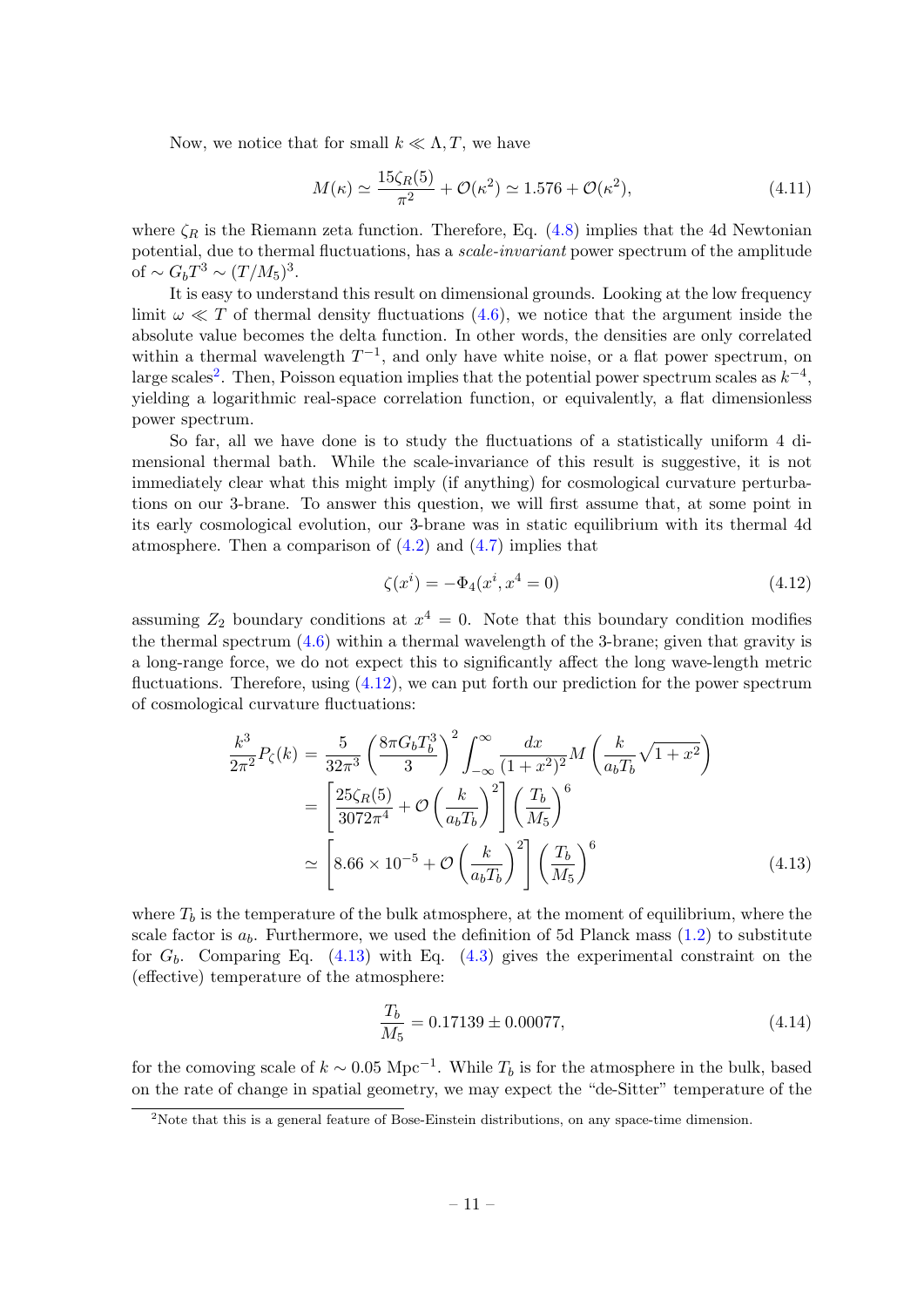boundary to set a minimum for  $T_b$ . Therefore, we expect:

<span id="page-12-1"></span>
$$
\frac{H}{2\pi} \lesssim T_b \simeq 0.17 M_5,\tag{4.15}
$$

The slight deviation from scale-invariance in Eq.  $(4.3)$ , which is at the level of  $4\%$ , and is now detected with Planck at  $> 5\sigma$  level, is not predicted in our simple model of thermal free 5D field theory. In the next section, we will speculate on the possible origins of this deviation in our set-up, even though we postpone a full exploration for future study.

# <span id="page-12-0"></span>5 Summary and Discussions

In the context of DGP brane-world gravity, we have developed a novel holographic perspective on cosmological evolution, which can circumvent a big bang singularity in our past, and produce scale-invariant primordial curvature perturbations, consistent with modern cosmological observations. In this paper, we first provided a pedagogical derivation for the cosmological evolution of DGP braneworld in FRW symmetry from first principles, and then connected it to motion in the Schwarszchild bulk geometry, extending the analyses in [\[14\]](#page-15-9) to realistic cosmologies. Focusing on the pressure singularity uncovered in [\[14\]](#page-15-9), we showed that it is generically encountered at early times as matter density decays more slowly than  $a^{-4}$ . However, we show that the singularity *always* happens inside a white hole horizon, and *only* happens later than Big Bang Nucleosysntheis (BBN) for a small corner of the allowed parameter space (i.e. the base of black strip in Fig. [2\)](#page-7-0). Therefore, it can never be created through evolution from smooth initial conditions. This yields an alternative holographic origin for the big bang, in which our universe emerges from the collapse a 5D "star" into a black hole, reminiscent of an astrophysical core-collapse supernova (Fig. [3-](#page-9-1)left). In this scenario, there is no big bang singularity in our causal past, and the only singularity is shielded by a black hole horizon. Surprisingly, we found that a thermal atmosphere in equilibrium with the brane can lead to scale-invariant curvature perturbations at the level of cosmological observations, with little fine-tuning, i.e. if the temperature is  $\sim 20\%$  of the 5D Planck mass.

We may go further and argue that other problems in standard cosmology, traditionally solved by inflation, can also be addressed in our scenario:

- 1. The Horizon Problem, which refers to the uniform temperature of causally disconnected patches, is addressed, as the "star" that collapsed into a 5D black hole could have had plenty of time to reach uniform temperature across its core.
- 2. The Flatness Problem, which refers to the surprisingly small spatial curvature of our universe, is addressed by assuming a large mass/energy for the 5D "star",  $M_*$ . The radius of the black hole horizon,  $r_h$ , sets the *maximum* spatial Ricci curvature (or minimum radius of curvature) for our universe, and thus can only dominate at late times. If one assumes that the initial Hubble constant is the  $\sim$  5D Planck mass, which is supported by the scale of curvature perturbations above, we have  $-\Omega_k \sim (M_5 r_h)^{-2} \sim$  $M_5/M_*$ , which could become sufficiently small, for massive stars.

The curvature could of course be detectable at late times, as the Hubble constant drops, depending on the scale of dark energy. However, a detection curvature should generically accompany a detection of large scale anisotropy, as a generic black hole will have a finite angular momentum, which would distort FRW symmetry on the scale of the curvature.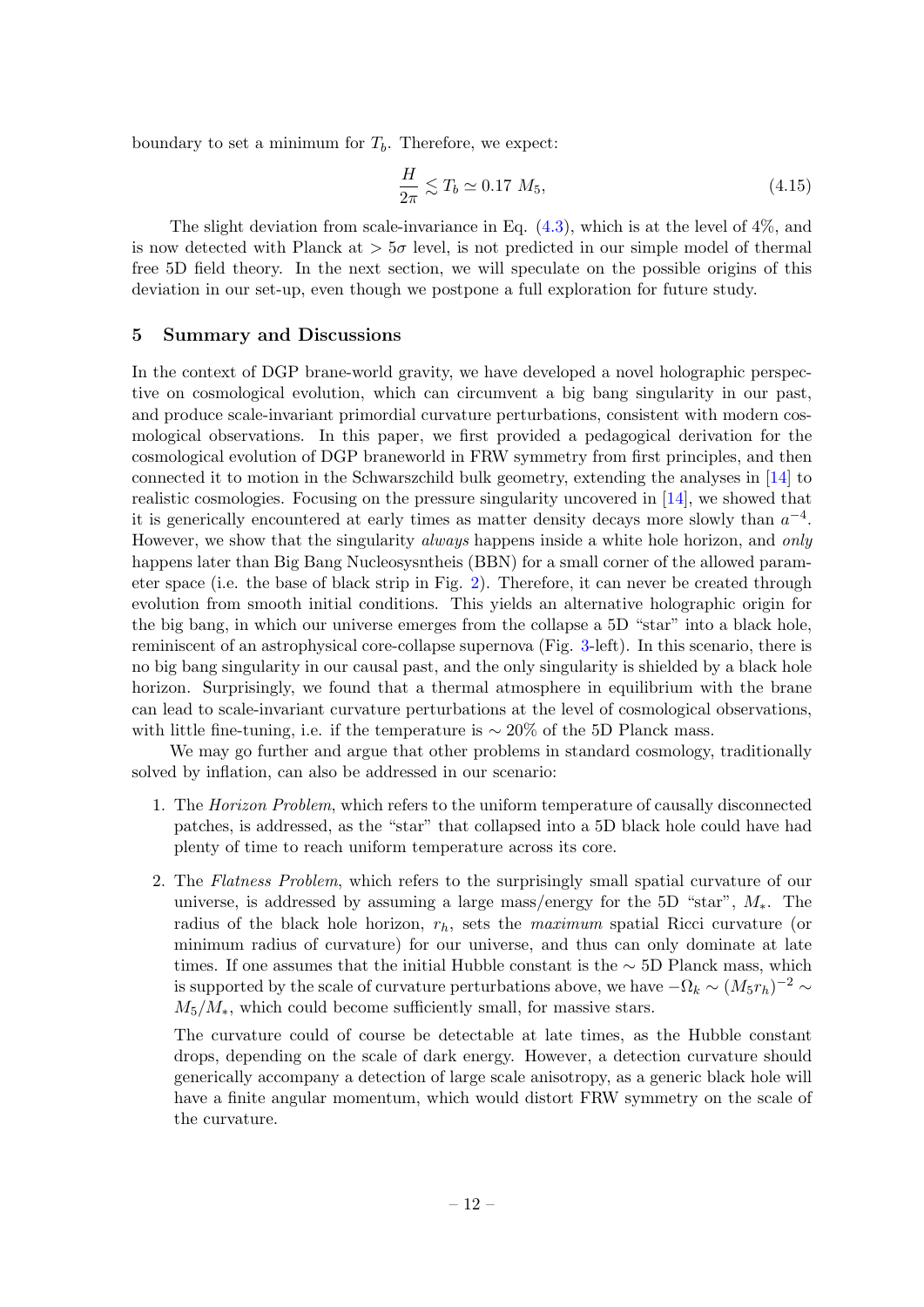3. The Monopole Problem refers to the absence of Grand Unified Theory (GUT) monopoles, that should generically form (and over-close the universe) after the GUT phase transition. As we have replaced the singular big bang, with the emergence of a 4D universe at a finite size, the plasma temperature never reaches GUT scale, and thus the GUT phase transition will never have happened in the thermal history of the universe, preventing copious production of monopoles.

To see this, we can translate the observational constraints on the DGP cosmology (normal branch),  $r_c \gtrsim 3H_0^{-1}$  [\[13\]](#page-15-8) into an upper limit on 5D Planck mass:

$$
H \lesssim M_5 \lesssim \left(\frac{H_0 M_4^2}{6}\right)^{1/3} \sim 9 \text{ MeV},\tag{5.1}
$$

where we used the inequality in Eq.  $(4.15)$  to bound the Hubble constant. Correspondingly, the upper limit on the temperature comes from the Friedmann equation in the radiation era, for  $q_*$  species:

$$
T \sim \left(\frac{M_4 H}{g_*^2}\right)^{1/4} \lesssim 3 \times 10^4 \left(\frac{g_*}{100}\right)^{-1/4} \text{ TeV} \ll T_{\text{GUT}} \sim 10^{12} \text{ TeV}.
$$
 (5.2)

Yet another attractive feature of our construction is that it lives in an asymptotically flat space-time. This potentially allows for an S-matrix description of this cosmology, through collapse of an ingoing shell, and emergence of outcoming D-brane. This might be a promising avenue, especially in light of significant recent progress in understanding scattering amplitudes in supergravity (e.g. [\[20,](#page-15-16) [21\]](#page-15-17). Furthermore, with trivial modification, this model could also be embedded in an AdS bulk, which can potentially allow a study of the strongly-coupled dynamics of emergence through AdS/CFT correspondence. Since embedding our braneworld in a large AdS space-time (instead of Minkowski) simply amounts to adding a small constant to the right hand side of e.g., Eqs.  $(2.6)$  or  $(2.12)$ , it need not significantly change any of the quantitative results that we have found here.

Let us now comment on (some) potential problems. Perhaps the most notable problem with the DGP model might be the claim [\[22\]](#page-15-18) that superluminal propagation around nontrivial backgrounds in DGP model hinders causal evolution, and UV analyticity/completion. However this violation of causality is only a pathology for spacetimes that don't admit a consistent chronology for (super)luminal signals [\[23\]](#page-15-19). Such spacetimes, e.g. Godel metric, even exist in General Relativity, and simply point out the absence of global causal evolution in those backgrounds. Therefore such geometries cannot emerge out of classical causal evolution. The second objection is more subtle, and relies on the analyticity properties of the scattering amplitudes for the DGP scalar. However, these conditions (e.g. the Froissart bound) may be violated in the presence of massless bulk gravitons. Therefore, these arguments would leave the door open for a possible UV completion via e.g. string theory and/or AdS/CFT correspondence.

Another possible pathology of the DGP model is copious spontaneous production of self-accelerating branes in the bulk [\[14\]](#page-15-9), which is estimated via Euclidean instanton methods. However one may argue that, since self-accelerating branches have catastrophic ghost instabilities, they should be excised (or exorcised) from the Hilbert space of the system. Given that one cannot classically transition from the normal branch to the self-accelerating branch, this modification would not affect the semi-classical behavior, but would prevent tunnelling into unphysical states.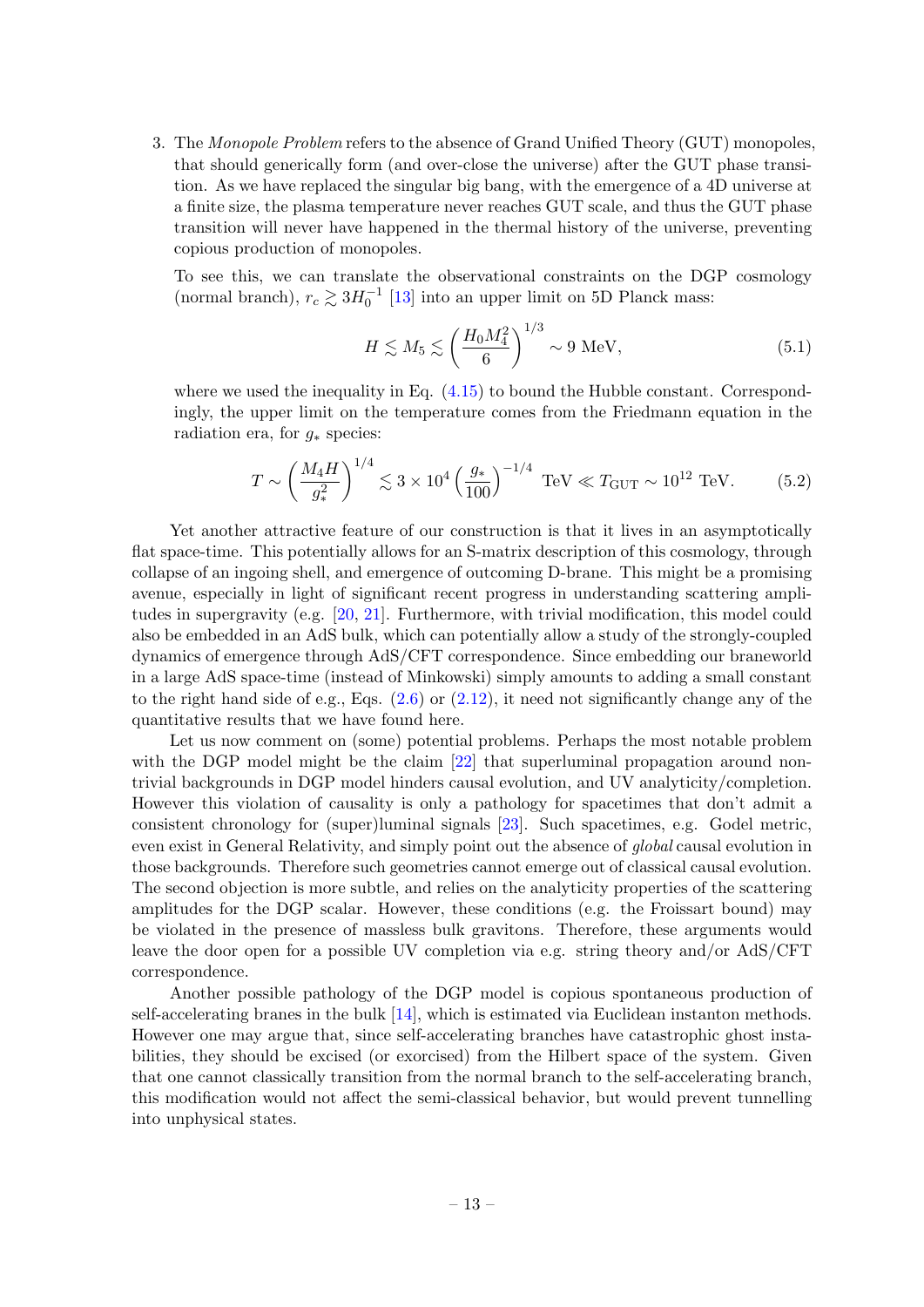Finally, let us comment on potential testability of this model. As we pointed out, the simple model of cosmological perturbations, developed in Sec. [4](#page-9-0) is already ruled out by cosmological observations at  $> 5\sigma$  level, as it does not predict any deviations from scale-invariance. However, it is easy to imagine small corrections that could lead to a  $\sim 4\%$  deviation from scale-invariance, especially given that bulk temperature is so close (i.e.  $\sim 20\%$  of) the 5D Planck temperature. In the context of our model, the red tilt of the cosmological power spectrum implies that the amplitude of 5D bulk graviton propagator, which enters in Eq. [\(4.8\)](#page-10-3), is getting stronger in the IR, suggesting gradual unfreezing of additional polarizations of graviton. For example, this is what one would expect in cascading gravity  $[24]$ , where DGP bulk is replaced by a 4-brane, which is itself embedded in a 6D bulk. Similar to the ordinary DGP, the transition in flat space happens on length-scales larger than  $M_5^3/M_6^4$ , as the scalar field associated with the motion of the 4-brane in the 6D bulk becomes weakly coupled, and boosts the strength of the gravitational exchange amplitude.

A related issue is that the gravitational Jeans instability of the thermal atmosphere kicks in for  $k < k_J \simeq 0.2 \times T_b (T_b/M_5)^{3/2} \sim 10^{-2} T_b$ , which may appear to limit the range of scale-invariant power spectrum to less than the current observations. However, the timescale for the Jeans instability can be significantly longer than the Hubble time, thus limiting its maximum growth. Nevertheless, one may consider the residual Jeans instability as a potential origin for the slight red tilt (i.e.  $n_s < 1$ ) of the observed power spectrum. We defer a consistent inclusion of gravitational backreaction on the 5d thermal power spectrum (which should account for the impact of Jeans instability) to a future study.

We should stress that, at this point, the development of a mechanism responsible for the observed deviation from scale-invariance is the most immediate phenomenological challenge for our scenario. The next challenge would be a study of the interactions that lead to deviations from scale-invariance, and whether they satisfy the stringent observational bounds on primordial non-gaussianity [\[25\]](#page-16-0). Other interesting questions might be, given that the emergence from the 5D black hole might happen at relatively low temperatures, could there be observable predictions for gravitational waves (either on cosmological scales, or for gravitational wave interferometers), or even modifications of light element abundances in Big Bang Nucleosynthesis.

Ultimately, an entire new world might emerge "Out of the White Hole", and replace Big Bang with a mere mirage of a non-existent past!

Acknowledgements We would like to thank Nima Doroud, Ruth Gregory, Rob Myers, Paul McFadden, Eric Poisson, Kostas Skenderis, Misha Smolkin, Marika Taylor and Herman Verlinde for inspiring discussions and useful comments. This work was supported by the Natural Science and Engineering Research Council of Canada, the University of Waterloo and by Perimeter Institute for Theoretical Physics. Research at Perimeter Institute is supported by the Government of Canada through Industry Canada and by the Province of Ontario through the Ministry of Research & Innovation.

# References

- <span id="page-14-0"></span>[1] Planck Collaboration Collaboration, P. Ade et al., Planck 2013 results. I. Overview of products and scientific results, [arXiv:1303.5062](http://xxx.lanl.gov/abs/1303.5062).
- <span id="page-14-1"></span>[2] L. Randall and R. Sundrum, A Large mass hierarchy from a small extra dimension, Phys.Rev.Lett. 83 (1999) 3370–3373, [[hep-ph/9905221](http://xxx.lanl.gov/abs/hep-ph/9905221)].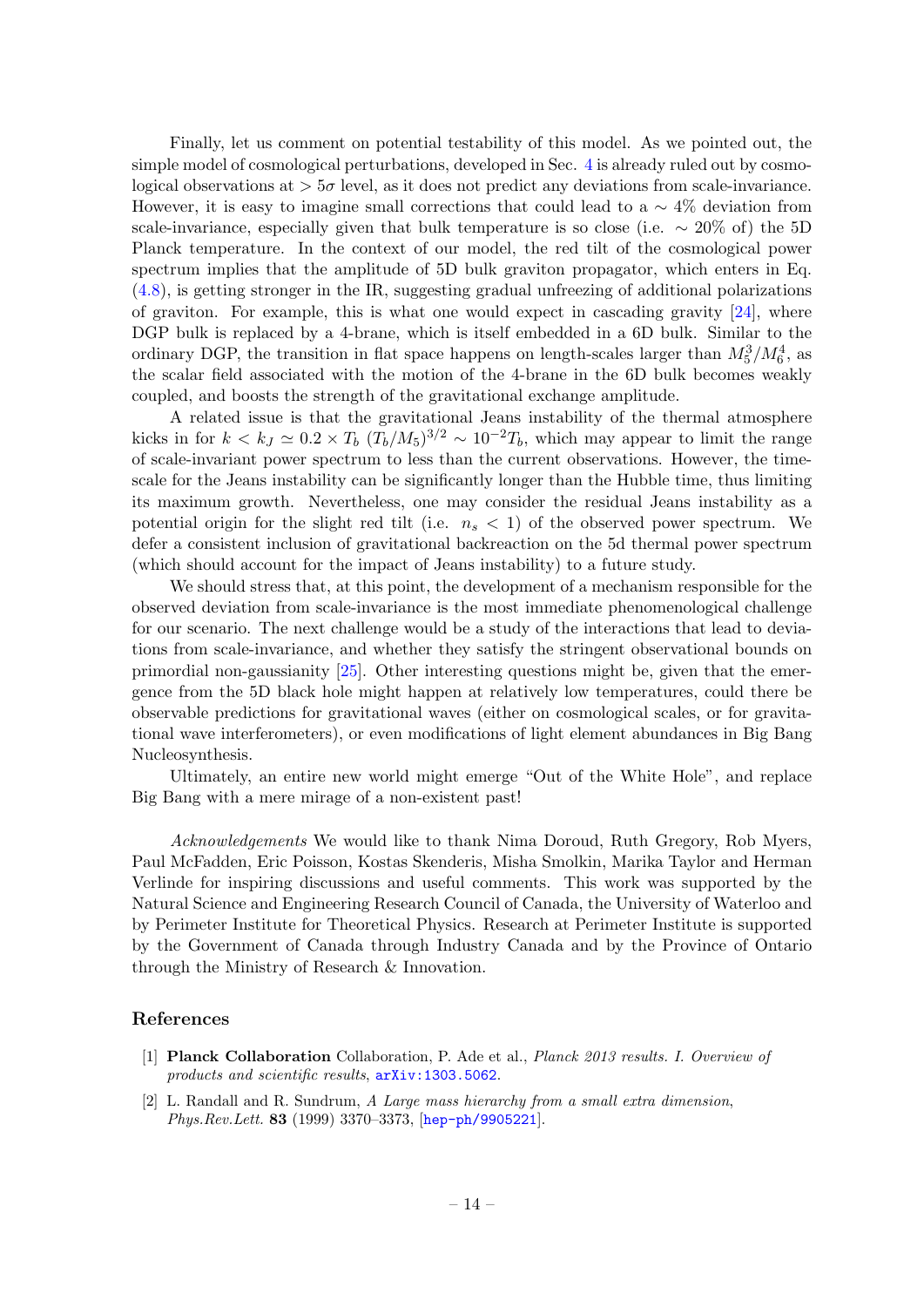- <span id="page-15-0"></span>[3] G. Dvali, G. Gabadadze, and M. Porrati, 4-D gravity on a brane in 5-D Minkowski space, Phys.Lett. B485 (2000) 208–214, [[hep-th/0005016](http://xxx.lanl.gov/abs/hep-th/0005016)].
- <span id="page-15-1"></span>[4] A. Vainshtein, To the problem of nonvanishing gravitation mass, Phys.Lett. B39 (1972) 393–394.
- <span id="page-15-2"></span>[5] I. Savonije and E. P. Verlinde, *CFT and entropy on the brane*, *Phys. Lett.* **B507** (2001) 305–311, [[hep-th/0102042](http://xxx.lanl.gov/abs/hep-th/0102042)].
- <span id="page-15-3"></span>[6] S. S. Gubser, AdS / CFT and gravity, Phys.Rev. D63 (2001) 084017, [[hep-th/9912001](http://xxx.lanl.gov/abs/hep-th/9912001)].
- <span id="page-15-4"></span>[7] L. Pilo, R. Rattazzi, and A. Zaffaroni, The Fate of the radion in models with metastable graviton, JHEP 0007 (2000) 056, [[hep-th/0004028](http://xxx.lanl.gov/abs/hep-th/0004028)].
- [8] M. A. Luty, M. Porrati, and R. Rattazzi, *Strong interactions and stability in the DGP model*, JHEP 0309 (2003) 029, [[hep-th/0303116](http://xxx.lanl.gov/abs/hep-th/0303116)].
- <span id="page-15-13"></span>[9] A. Nicolis and R. Rattazzi, Classical and quantum consistency of the DGP model, JHEP 0406 (2004) 059, [[hep-th/0404159](http://xxx.lanl.gov/abs/hep-th/0404159)].
- <span id="page-15-5"></span>[10] C. Charmousis, R. Gregory, N. Kaloper, and A. Padilla, DGP Specteroscopy, JHEP 0610 (2006) 066, [[hep-th/0604086](http://xxx.lanl.gov/abs/hep-th/0604086)].
- <span id="page-15-6"></span>[11] N. Kaloper, Gravitational shock waves and their scattering in brane-induced gravity, Phys.Rev. D71 (2005) 086003, [[hep-th/0502035](http://xxx.lanl.gov/abs/hep-th/0502035)].
- <span id="page-15-7"></span>[12] W. Fang, S. Wang, W. Hu, Z. Haiman, L. Hui, et al., Challenges to the DGP Model from Horizon-Scale Growth and Geometry, Phys.Rev. D78 (2008) 103509, [[arXiv:0808.2208](http://xxx.lanl.gov/abs/0808.2208)].
- <span id="page-15-8"></span>[13] T. Azizi, M. Sadegh Movahed, and K. Nozari, Observational Constraints on the Normal Branch of a Warped DGP Cosmology, New Astron. 17 (2012) 424–432, [[arXiv:1111.3195](http://xxx.lanl.gov/abs/1111.3195)].
- <span id="page-15-9"></span>[14] R. Gregory, N. Kaloper, R. C. Myers, and A. Padilla, A New perspective on DGP gravity, JHEP 0710 (2007) 069, [arXiv: 0707.2666].
- <span id="page-15-10"></span>[15] J. D. Brown and J. York, James W., *Quasilocal energy and conserved charges derived from the* qravitational action, Phys. Rev.  $\mathbf{D47}$  (1993) 1407–1419,  $\boxed{\mathbf{gr-qc/9209012}}$  $\boxed{\mathbf{gr-qc/9209012}}$  $\boxed{\mathbf{gr-qc/9209012}}$ .
- <span id="page-15-11"></span>[16] K.-i. Maeda, S. Mizuno, and T. Torii, Effective gravitational equations on brane world with induced gravity, Phys.Rev. D68 (2003) 024033, [[gr-qc/0303039](http://xxx.lanl.gov/abs/gr-qc/0303039)].
- <span id="page-15-12"></span>[17] L. Susskind, The World as a hologram, J.Math.Phys. 36 (1995) 6377–6396, [[hep-th/9409089](http://xxx.lanl.gov/abs/hep-th/9409089)].
- <span id="page-15-14"></span>[18] C. Deffayet, Cosmology on a brane in Minkowski bulk, Phys.Lett. B502 (2001) 199–208, [[hep-th/0010186](http://xxx.lanl.gov/abs/hep-th/0010186)].
- <span id="page-15-15"></span>[19] Planck Collaboration Collaboration, P. Ade et al., Planck 2013 results. XVI. Cosmological parameters, [arXiv:1303.5076](http://xxx.lanl.gov/abs/1303.5076).
- <span id="page-15-16"></span>[20] F. Cachazo and Y. Geyer, A 'Twistor String' Inspired Formula For Tree-Level Scattering Amplitudes in  $N=8$  SUGRA,  $arXiv:1206.6511$ .
- <span id="page-15-17"></span>[21] F. Cachazo, L. Mason, and D. Skinner, Gravity in Twistor Space and its Grassmannian Formulation, [arXiv:1207.4712](http://xxx.lanl.gov/abs/1207.4712).
- <span id="page-15-18"></span>[22] A. Adams, N. Arkani-Hamed, S. Dubovsky, A. Nicolis, and R. Rattazzi, Causality, analyticity and an IR obstruction to UV completion, JHEP 0610 (2006) 014, [[hep-th/0602178](http://xxx.lanl.gov/abs/hep-th/0602178)].
- <span id="page-15-19"></span>[23] J.-P. Bruneton, On causality and superluminal behavior in classical field theories: Applications to k-essence theories and MOND-like theories of gravity, Phys.Rev. D75 (2007) 085013, [[gr-qc/0607055](http://xxx.lanl.gov/abs/gr-qc/0607055)].
- <span id="page-15-20"></span>[24] C. de Rham, G. Dvali, S. Hofmann, J. Khoury, O. Pujolas, et al., Cascading gravity: Extending the Dvali-Gabadadze-Porrati model to higher dimension, Phys.Rev.Lett. 100 (2008) 251603, [[arXiv:0711.2072](http://xxx.lanl.gov/abs/0711.2072)].